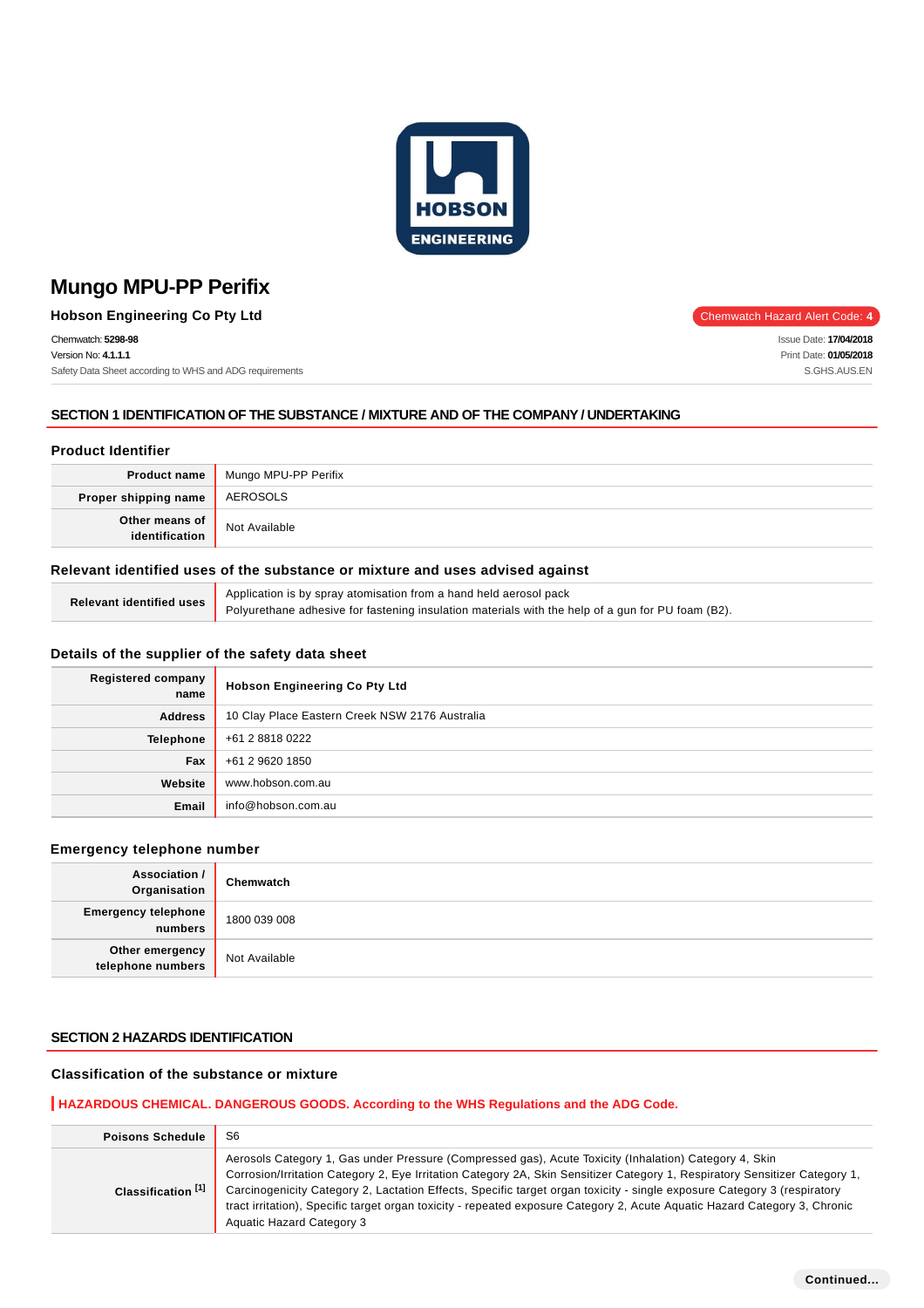1. Classified by Chemwatch; 2. Classification drawn from HSIS ; 3. Classification drawn from EC Directive 1272/2008 -



| ouspected of causing carloci.                                      |
|--------------------------------------------------------------------|
| May cause harm to breast-fed children.                             |
| May cause respiratory irritation.                                  |
| May cause damage to organs through prolonged or repeated exposure. |
| Harmful to aquatic life with long lasting effects.                 |
| Risk of explosion if heated under confinement.                     |
| Repeated exposure may cause skin dryness and cracking.             |
|                                                                    |

#### **Precautionary statement(s) Prevention**

| P <sub>201</sub> | Obtain special instructions before use.                                    |
|------------------|----------------------------------------------------------------------------|
| P210             | Keep away from heat/sparks/open flames/hot surfaces. - No smoking.         |
| P211             | Do not spray on an open flame or other ignition source.                    |
| P <sub>251</sub> | Pressurized container: Do not pierce or burn, even after use.              |
| P <sub>260</sub> | Do not breathe dust/fume/gas/mist/vapours/spray.                           |
| P263             | Avoid contact during pregnancy/while nursing.                              |
| P271             | Use only outdoors or in a well-ventilated area.                            |
| P280             | Wear protective gloves/protective clothing/eye protection/face protection. |
| P281             | Use personal protective equipment as required.                             |
| P285             | In case of inadequate ventilation wear respiratory protection.             |
| P270             | Do not eat, drink or smoke when using this product.                        |
| P273             | Avoid release to the environment.                                          |
| P272             | Contaminated work clothing should not be allowed out of the workplace.     |

## **Precautionary statement(s) Response**

| P304+P340      | IF INHALED: Remove victim to fresh air and keep at rest in a position comfortable for breathing.                                    |  |  |
|----------------|-------------------------------------------------------------------------------------------------------------------------------------|--|--|
| P308+P313      | IF exposed or concerned: Get medical advice/attention.                                                                              |  |  |
| P342+P311      | If experiencing respiratory symptoms: Call a POISON CENTER or doctor/physician.                                                     |  |  |
| P362           | Take off contaminated clothing and wash before reuse.                                                                               |  |  |
| P302+P352      | IF ON SKIN: Wash with plenty of soap and water.                                                                                     |  |  |
| P305+P351+P338 | IF IN EYES: Rinse cautiously with water for several minutes. Remove contact lenses, if present and easy to do.<br>Continue rinsing. |  |  |
| P312           | Call a POISON CENTER or doctor/physician if you feel unwell.                                                                        |  |  |
| P333+P313      | If skin irritation or rash occurs: Get medical advice/attention.                                                                    |  |  |
| P337+P313      | If eve irritation persists: Get medical advice/attention.                                                                           |  |  |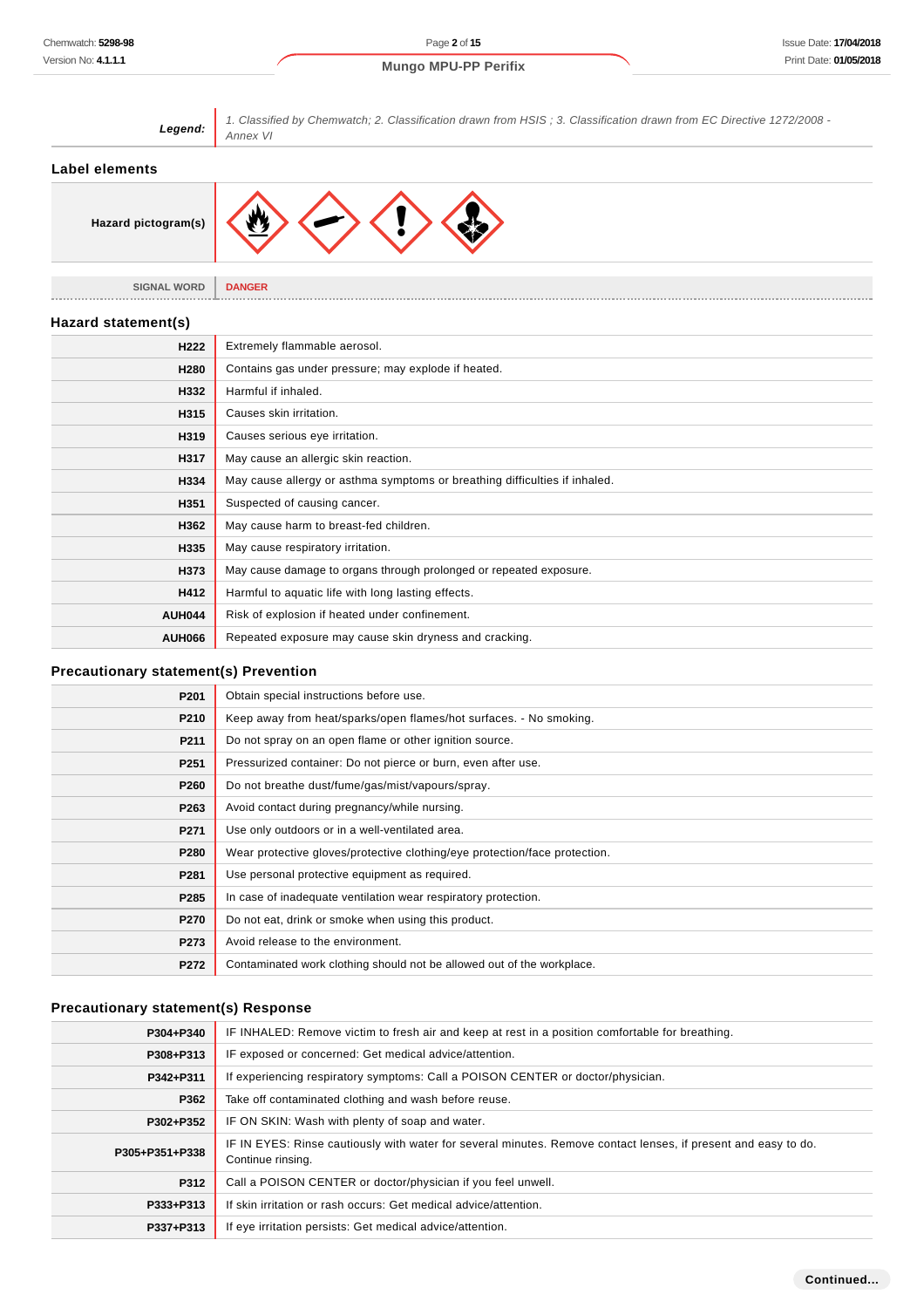## **Precautionary statement(s) Storage**

| P405      | Store locked up.                                                             |
|-----------|------------------------------------------------------------------------------|
| P410+P403 | Protect from sunlight. Store in a well-ventilated place.                     |
| P410+P412 | Protect from sunlight. Do not expose to temperatures exceeding 50 °C/122 °F. |
| P403+P233 | Store in a well-ventilated place. Keep container tightly closed.             |

## **Precautionary statement(s) Disposal**

**P501** Dispose of contents/container in accordance with local regulations.

## **SECTION 3 COMPOSITION / INFORMATION ON INGREDIENTS**

## **Substances**

See section below for composition of Mixtures

## **Mixtures**

| <b>CAS No</b> | %[weight] | <b>Name</b>                                                |
|---------------|-----------|------------------------------------------------------------|
| 9016-87-9     | 40-50     | polymeric diphenylmethane diisocyanate                     |
| 85535-85-9    | $1 - 10$  | C14-17 alkanes, chlorinated-, chlorinated paraffin 52, 58% |
| 13674-84-5    | $1 - 10$  | tris(2-chloroisopropyl)phosphate                           |
| 115-10-6      | $5 - 15$  | dimethyl ether                                             |
| 68476-85-7.   | $2 - 15$  | hydrocarbon propellant                                     |
|               | balance   | Ingredients determined not to be hazardous                 |

## **SECTION 4 FIRST AID MEASURES**

#### **Description of first aid measures**

| <b>Eye Contact</b>  | If aerosols come in contact with the eyes:<br>Inmediately hold the eyelids apart and flush the eye with fresh running water.<br>▶ Ensure complete irrigation of the eye by keeping eyelids apart and away from eye and moving the eyelids by<br>occasionally lifting the upper and lower lids.<br>► Seek medical attention without delay; if pain persists or recurs seek medical attention.<br>► Removal of contact lenses after an eye injury should only be undertaken by skilled personnel.                                                  |
|---------------------|--------------------------------------------------------------------------------------------------------------------------------------------------------------------------------------------------------------------------------------------------------------------------------------------------------------------------------------------------------------------------------------------------------------------------------------------------------------------------------------------------------------------------------------------------|
| <b>Skin Contact</b> | If skin contact occurs:<br>Inmediately remove all contaminated clothing, including footwear.<br>Flush skin and hair with running water (and soap if available).<br>▶ Seek medical attention in event of irritation.                                                                                                                                                                                                                                                                                                                              |
| Inhalation          | If aerosols, fumes or combustion products are inhaled:<br>$\triangleright$ Remove to fresh air.<br>Lay patient down. Keep warm and rested.<br>▶ Prostheses such as false teeth, which may block airway, should be removed, where possible, prior to initiating first aid<br>procedures.<br>If breathing is shallow or has stopped, ensure clear airway and apply resuscitation, preferably with a demand valve<br>resuscitator, bag-valve mask device, or pocket mask as trained. Perform CPR if necessary.<br>Transport to hospital, or doctor. |
| Ingestion           | Not considered a normal route of entry.<br>If swallowed do NOT induce vomiting.<br>If vomiting occurs, lean patient forward or place on left side (head-down position, if possible) to maintain open airway<br>and prevent aspiration.<br>• Observe the patient carefully.<br>▶ Never give liquid to a person showing signs of being sleepy or with reduced awareness; i.e. becoming unconscious.<br>▶ Give water to rinse out mouth, then provide liquid slowly and as much as casualty can comfortably drink.<br>▶ Seek medical advice.        |

## **Indication of any immediate medical attention and special treatment needed**

Treat symptomatically.

- For sub-chronic and chronic exposures to isocyanates:
- This material may be a potent pulmonary sensitiser which causes bronchospasm even in patients without prior airway hyperreactivity.
- Clinical symptoms of exposure involve mucosal irritation of respiratory and gastrointestinal tracts.
- Conjunctival irritation, skin inflammation (erythema, pain vesiculation) and gastrointestinal disturbances occur soon after exposure.
- Pulmonary symptoms include cough, burning, substernal pain and dyspnoea.
- Some cross-sensitivity occurs between different isocyanates.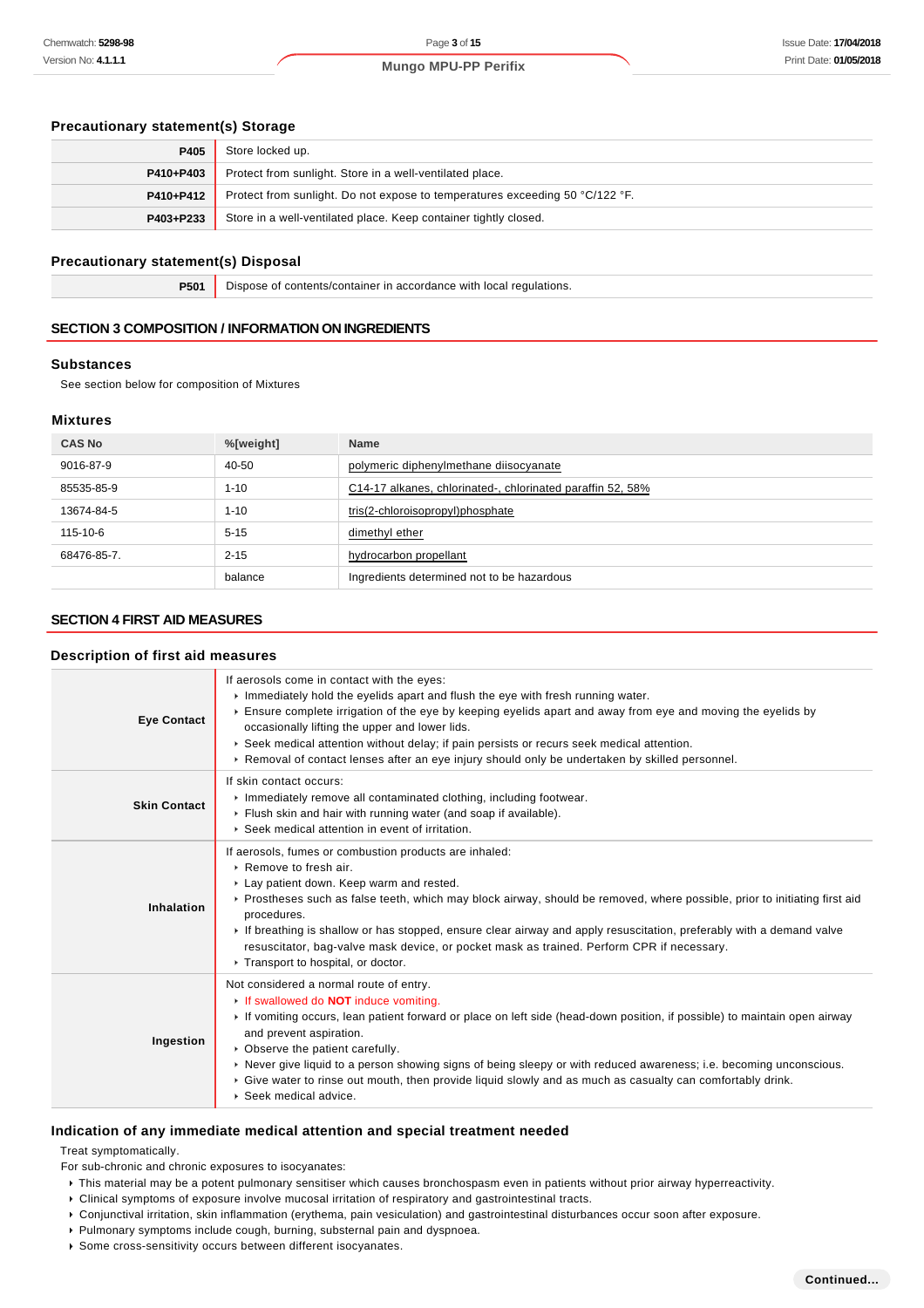- Noncardiogenic pulmonary oedema and bronchospasm are the most serious consequences of exposure. Markedly symptomatic patients should receive oxygen, ventilatory support and an intravenous line.
- Treatment for asthma includes inhaled sympathomimetics (epinephrine [adrenalin], terbutaline) and steroids.
- Activated charcoal (1 g/kg) and a cathartic (sorbitol, magnesium citrate) may be useful for ingestion.
- Mydriatics, systemic analgesics and topical antibiotics (Sulamyd) may be used for corneal abrasions.
- $\overline{\phantom{a}}$  There is no effective therapy for sensitised workers.
	- [Ellenhorn and Barceloux; Medical Toxicology]

**NOTE:** Isocyanates cause airway restriction in naive individuals with the degree of response dependant on the concentration and duration of exposure. They induce smooth muscle contraction which leads to bronchoconstrictive episodes. Acute changes in lung function, such as decreased FEV1, may not represent sensitivity.

[Karol & Jin, Frontiers in Molecular Toxicology, pp 56-61, 1992]

Personnel who work with isocyanates, isocyanate prepolymers or polyisocyanates should have a pre-placement medical examination and periodic examinations thereafter, including a pulmonary function test. Anyone with a medical history of chronic respiratory disease, asthmatic or bronchial attacks, indications of allergic responses, recurrent eczema or sensitisation conditions of the skin should not handle or work with isocyanates. Anyone who develops chronic respiratory distress when working with isocyanates should be removed from exposure and examined by a physician. Further exposure must be avoided if a sensitivity to isocyanates or polyisocyanates has developed.

#### **SECTION 5 FIREFIGHTING MEASURES**

#### **Extinguishing media**

**SMALL FIRE:**

Water spray, dry chemical or CO2

**LARGE FIRE:**

Water spray or fog.

#### **Special hazards arising from the substrate or mixture**

| <b>Fire Incompatibility</b> | ► Avoid contamination with oxidising agents i.e. nitrates, oxidising acids, chlorine bleaches, pool chlorine etc. as ignition |
|-----------------------------|-------------------------------------------------------------------------------------------------------------------------------|
|                             | may result                                                                                                                    |

#### **Advice for firefighters**

| LANDE IN IIIEIINIIEIS        |                                                                                                                                                                                                                                                                                                                                                                                                                                                                                                                                                                                                                                                                                                                                                                                                                                                                                                                               |
|------------------------------|-------------------------------------------------------------------------------------------------------------------------------------------------------------------------------------------------------------------------------------------------------------------------------------------------------------------------------------------------------------------------------------------------------------------------------------------------------------------------------------------------------------------------------------------------------------------------------------------------------------------------------------------------------------------------------------------------------------------------------------------------------------------------------------------------------------------------------------------------------------------------------------------------------------------------------|
| <b>Fire Fighting</b>         | Alert Fire Brigade and tell them location and nature of hazard.<br>• May be violently or explosively reactive.<br>• Wear breathing apparatus plus protective gloves.<br>► Prevent, by any means available, spillage from entering drains or water course.<br>If safe, switch off electrical equipment until vapour fire hazard removed.<br>• Use water delivered as a fine spray to control fire and cool adjacent area.<br>DO NOT approach containers suspected to be hot.<br>Cool fire exposed containers with water spray from a protected location.<br>If safe to do so, remove containers from path of fire.<br>Equipment should be thoroughly decontaminated after use.                                                                                                                                                                                                                                                 |
| <b>Fire/Explosion Hazard</b> | Liquid and vapour are highly flammable.<br>Severe fire hazard when exposed to heat or flame.<br>▶ Vapour forms an explosive mixture with air.<br>► Severe explosion hazard, in the form of vapour, when exposed to flame or spark.<br>▶ Vapour may travel a considerable distance to source of ignition.<br>Heating may cause expansion or decomposition with violent container rupture.<br>Aerosol cans may explode on exposure to naked flames.<br>▶ Rupturing containers may rocket and scatter burning materials.<br>Hazards may not be restricted to pressure effects.<br>▶ May emit acrid, poisonous or corrosive fumes.<br>• On combustion, may emit toxic fumes of carbon monoxide (CO).<br>Combustion products include:<br>carbon dioxide (CO2)<br>isocyanates<br>hydrogen cyanide<br>nitrogen oxides (NOx)<br>phosphorus oxides (POx)<br>chlorides<br>other pyrolysis products typical of burning organic material. |
| <b>HAZCHEM</b>               | 2Y                                                                                                                                                                                                                                                                                                                                                                                                                                                                                                                                                                                                                                                                                                                                                                                                                                                                                                                            |
|                              |                                                                                                                                                                                                                                                                                                                                                                                                                                                                                                                                                                                                                                                                                                                                                                                                                                                                                                                               |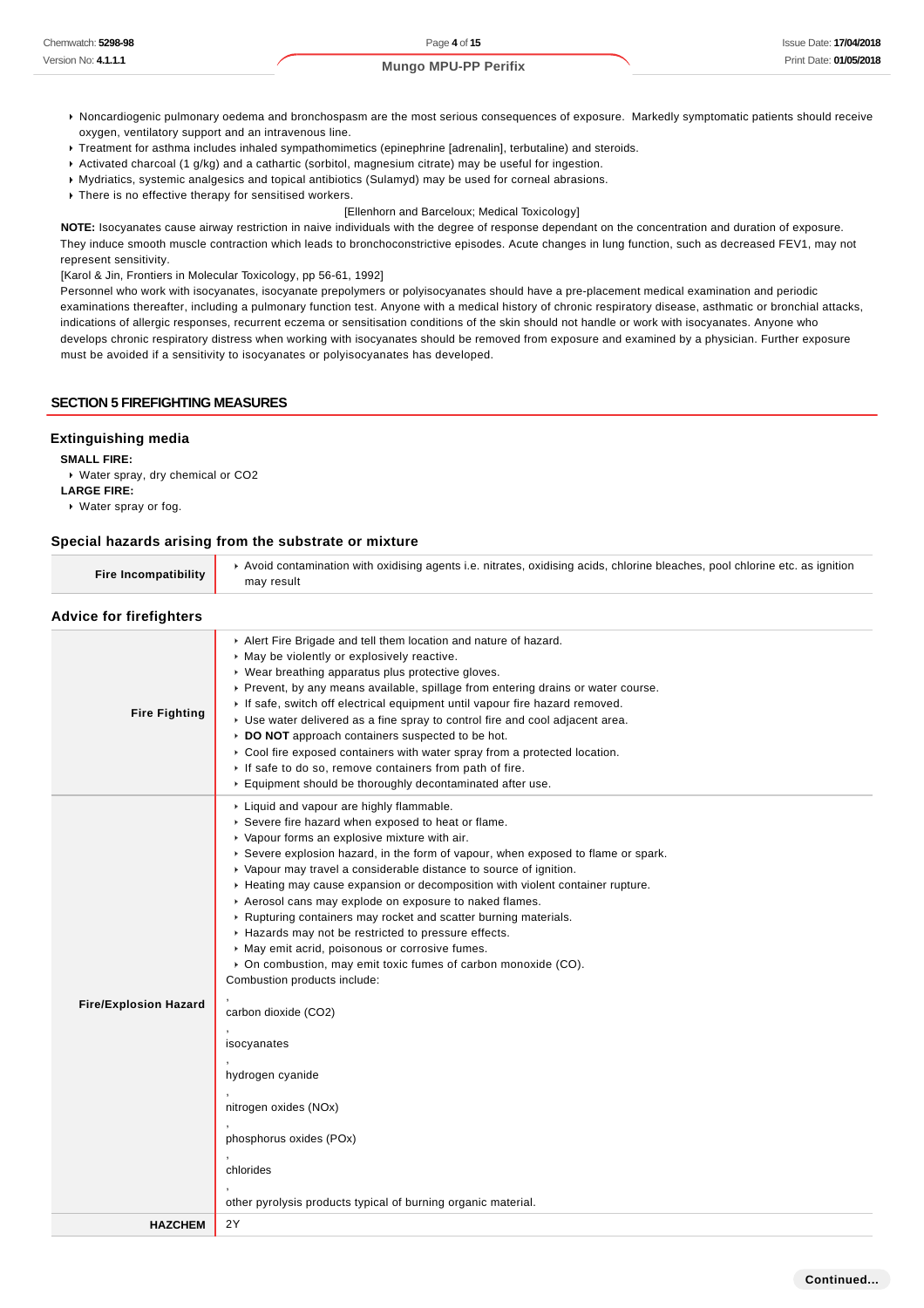#### **SECTION 6 ACCIDENTAL RELEASE MEASURES**

## **Personal precautions, protective equipment and emergency procedures**

See section 8

**Environmental precautions**

See section 12

# **Methods and material for containment and cleaning up**

| <b>Minor Spills</b> | Clean up all spills immediately.<br>Avoid breathing vapours and contact with skin and eyes.<br>► Wear protective clothing, impervious gloves and safety glasses.<br>Shut off all possible sources of ignition and increase ventilation.<br>$\triangleright$ Wipe up.<br>If safe, damaged cans should be placed in a container outdoors, away from all ignition sources, until pressure has<br>dissipated.<br>• Undamaged cans should be gathered and stowed safely.                                                                                                                                                                                                                                                                                                                                                                     |
|---------------------|-----------------------------------------------------------------------------------------------------------------------------------------------------------------------------------------------------------------------------------------------------------------------------------------------------------------------------------------------------------------------------------------------------------------------------------------------------------------------------------------------------------------------------------------------------------------------------------------------------------------------------------------------------------------------------------------------------------------------------------------------------------------------------------------------------------------------------------------|
| <b>Major Spills</b> | Clear area of personnel and move upwind.<br>Alert Fire Brigade and tell them location and nature of hazard.<br>• May be violently or explosively reactive.<br>▶ Wear breathing apparatus plus protective gloves.<br>► Prevent, by any means available, spillage from entering drains or water courses<br>• No smoking, naked lights or ignition sources.<br>Increase ventilation.<br>▶ Stop leak if safe to do so.<br>$\triangleright$ Water spray or fog may be used to disperse / absorb vapour.<br>Absorb or cover spill with sand, earth, inert materials or vermiculite.<br>If safe, damaged cans should be placed in a container outdoors, away from ignition sources, until pressure has<br>dissipated.<br>• Undamaged cans should be gathered and stowed safely.<br>▶ Collect residues and seal in labelled drums for disposal. |

Personal Protective Equipment advice is contained in Section 8 of the SDS.

#### **SECTION 7 HANDLING AND STORAGE**

## **Precautions for safe handling**

| Safe handling     | Avoid all personal contact, including inhalation.<br>• Wear protective clothing when risk of exposure occurs.<br>▶ Use in a well-ventilated area.<br>▶ Prevent concentration in hollows and sumps.<br>DO NOT enter confined spaces until atmosphere has been checked.<br>Avoid smoking, naked lights or ignition sources.<br>Avoid contact with incompatible materials.<br>V When handling, DO NOT eat, drink or smoke.<br>DO NOT incinerate or puncture aerosol cans.<br>DO NOT spray directly on humans, exposed food or food utensils.<br>Avoid physical damage to containers.<br>Always wash hands with soap and water after handling.<br>• Work clothes should be laundered separately.<br>• Use good occupational work practice.<br>► Observe manufacturer's storage and handling recommendations contained within this SDS.<br>Atmosphere should be regularly checked against established exposure standards to ensure safe working conditions are<br>maintained. |
|-------------------|--------------------------------------------------------------------------------------------------------------------------------------------------------------------------------------------------------------------------------------------------------------------------------------------------------------------------------------------------------------------------------------------------------------------------------------------------------------------------------------------------------------------------------------------------------------------------------------------------------------------------------------------------------------------------------------------------------------------------------------------------------------------------------------------------------------------------------------------------------------------------------------------------------------------------------------------------------------------------|
| Other information | ▶ Store below 38 deg. C.<br>► Keep dry to avoid corrosion of cans. Corrosion may result in container perforation and internal pressure may eject<br>contents of can<br>Store in original containers in approved flammable liquid storage area.<br>DO NOT store in pits, depressions, basements or areas where vapours may be trapped.<br>• No smoking, naked lights, heat or ignition sources.<br>▶ Keep containers securely sealed. Contents under pressure.<br>Store away from incompatible materials.<br>Store in a cool, dry, well ventilated area.<br>Avoid storage at temperatures higher than 40 deg C.<br>Store in an upright position.<br>▶ Protect containers against physical damage.                                                                                                                                                                                                                                                                         |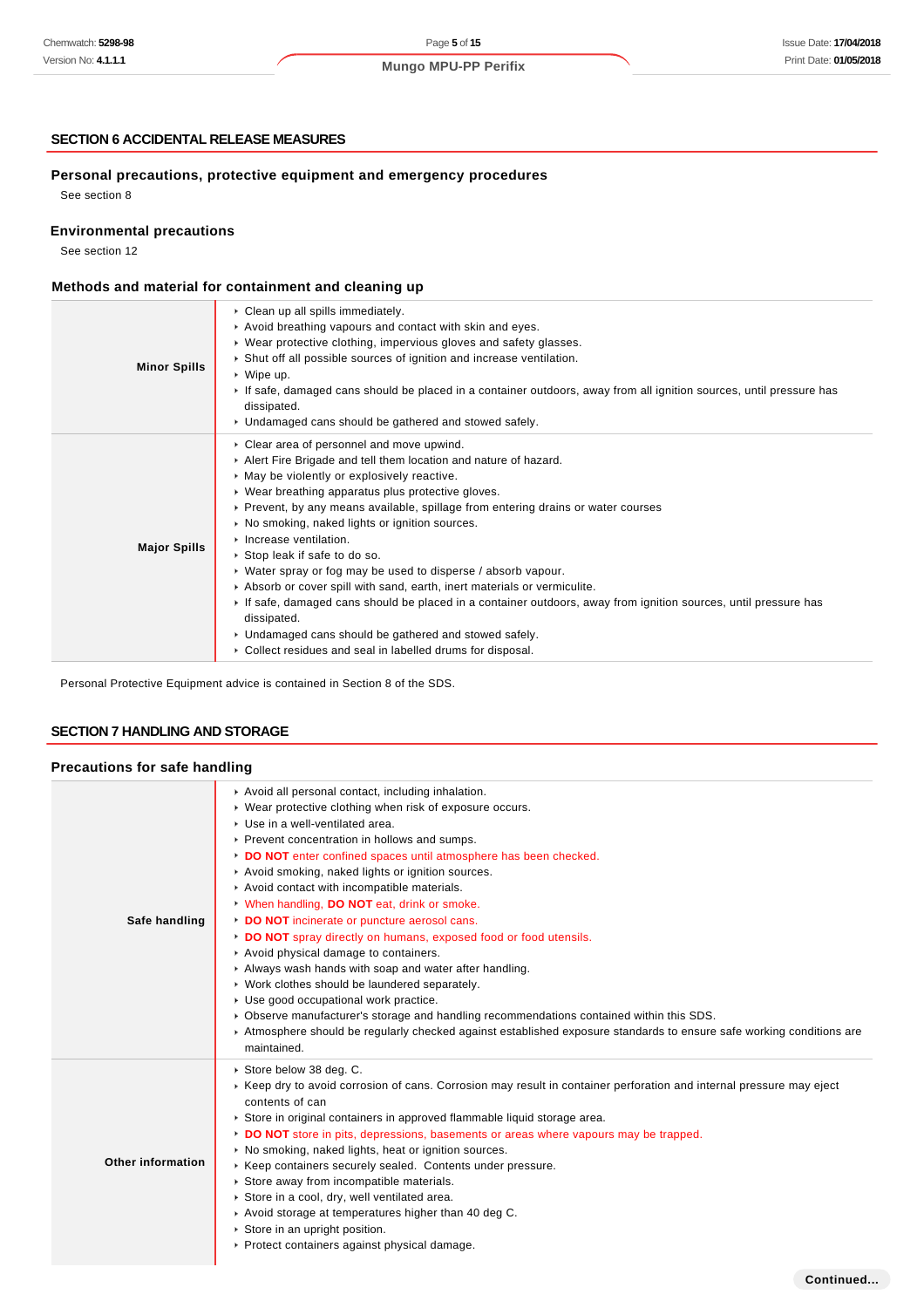#### Page **6** of **15**

**Mungo MPU-PP Perifix**

- Check regularly for spills and leaks.
- Observe manufacturer's storage and handling recommendations contained within this SDS.

## **Conditions for safe storage, including any incompatibilities**

| Suitable container      | Aerosol dispenser.<br>• Check that containers are clearly labelled. |
|-------------------------|---------------------------------------------------------------------|
| Storage incompatibility | Avoid reaction with oxidising agents<br>Avoid strong acids, bases.  |

#### **SECTION 8 EXPOSURE CONTROLS / PERSONAL PROTECTION**

## **Control parameters**

## **OCCUPATIONAL EXPOSURE LIMITS (OEL)**

#### **INGREDIENT DATA**

| Source                                 | Ingredient                                | <b>Material name</b>                    | <b>TWA</b>                 | <b>STEL</b>            | Peak             | <b>Notes</b>     |
|----------------------------------------|-------------------------------------------|-----------------------------------------|----------------------------|------------------------|------------------|------------------|
| Australia Exposure<br><b>Standards</b> | polymeric diphenylmethane<br>diisocyanate | Isocyanates, all<br>$(as-NCO)$          | $0.02 \text{ mg/m}$ 3      | $0.07 \text{ mg/m}$ 3  | Not<br>Available | Not<br>Available |
| Australia Exposure<br><b>Standards</b> | dimethyl ether                            | Dimethyl ether                          | 760 mg/m3 /<br>$400$ ppm   | 950 mg/m3 /<br>500 ppm | Not<br>Available | Not<br>Available |
| Australia Exposure<br><b>Standards</b> | hydrocarbon propellant                    | <b>LPG</b> (liquified<br>petroleum gas) | 1800 mg/m3 /<br>$1000$ ppm | Not Available          | Not<br>Available | Not<br>Available |

# **EMERGENCY LIMITS**

| Ingredient                                                       | <b>Material name</b>                                                             |                     | TEEL-1        | TEEL-2              | TEEL-3              |
|------------------------------------------------------------------|----------------------------------------------------------------------------------|---------------------|---------------|---------------------|---------------------|
| polymeric diphenylmethane<br>diisocyanate                        | Polymethylene polyphenyl isocyanate; (Polymeric diphenylmethane<br>diisocyanate) |                     | 0.15<br>mg/m3 | $3.6$ mg/m $3$      | $22 \text{ mg/m}$   |
| dimethyl ether                                                   | Methyl ether; (Dimethyl ether)                                                   |                     | 3,000 ppm     | 3800 ppm            | 7200 ppm            |
| hydrocarbon propellant                                           | Liquified petroleum gas; (L.P.G.)                                                |                     | 65,000<br>ppm | $2.30E + 05$<br>ppm | $4.00E + 05$<br>ppm |
|                                                                  |                                                                                  |                     |               |                     |                     |
| Ingredient                                                       | <b>Original IDLH</b>                                                             | <b>Revised IDLH</b> |               |                     |                     |
| polymeric diphenylmethane<br>diisocyanate                        | Not Available                                                                    | Not Available       |               |                     |                     |
| C14-17 alkanes,<br>chlorinated-, chlorinated<br>paraffin 52, 58% | Not Available                                                                    | Not Available       |               |                     |                     |
| tris $(2 -$<br>chloroisopropyl)phosphate                         | Not Available                                                                    | Not Available       |               |                     |                     |
| dimethyl ether                                                   | Not Available                                                                    | Not Available       |               |                     |                     |
| hydrocarbon propellant                                           | $2,000$ [LEL] ppm                                                                | Not Available       |               |                     |                     |

## **Exposure controls**

| Appropriate engineering<br>controls | Use in a well-ventilated area<br>General exhaust is adequate under normal operating conditions.<br>Local exhaust ventilation may be required for safe working, i.e. to keep exposures below required standards, otherwise<br>PPE is required.                                                                                                                                                                                                                                                                                                                                                                                                                                                                                                                                                                                                                                                                                                                                        |
|-------------------------------------|--------------------------------------------------------------------------------------------------------------------------------------------------------------------------------------------------------------------------------------------------------------------------------------------------------------------------------------------------------------------------------------------------------------------------------------------------------------------------------------------------------------------------------------------------------------------------------------------------------------------------------------------------------------------------------------------------------------------------------------------------------------------------------------------------------------------------------------------------------------------------------------------------------------------------------------------------------------------------------------|
| <b>Personal protection</b>          | <b>CIP ILST</b><br>100                                                                                                                                                                                                                                                                                                                                                                                                                                                                                                                                                                                                                                                                                                                                                                                                                                                                                                                                                               |
| Eye and face protection             | Safety glasses with side shields; or as required,<br>▶ Chemical goggles.<br>► Contact lenses may pose a special hazard; soft contact lenses may absorb and concentrate irritants. A written policy<br>document, describing the wearing of lenses or restrictions on use, should be created for each workplace or task. This<br>should include a review of lens absorption and adsorption for the class of chemicals in use and an account of injury<br>experience. Medical and first-aid personnel should be trained in their removal and suitable equipment should be readily<br>available. In the event of chemical exposure, begin eye irrigation immediately and remove contact lens as soon as<br>practicable. Lens should be removed at the first signs of eye redness or irritation - lens should be removed in a clean<br>environment only after workers have washed hands thoroughly. [CDC NIOSH Current Intelligence Bulletin 59], [AS/NZS<br>1336 or national equivalent] |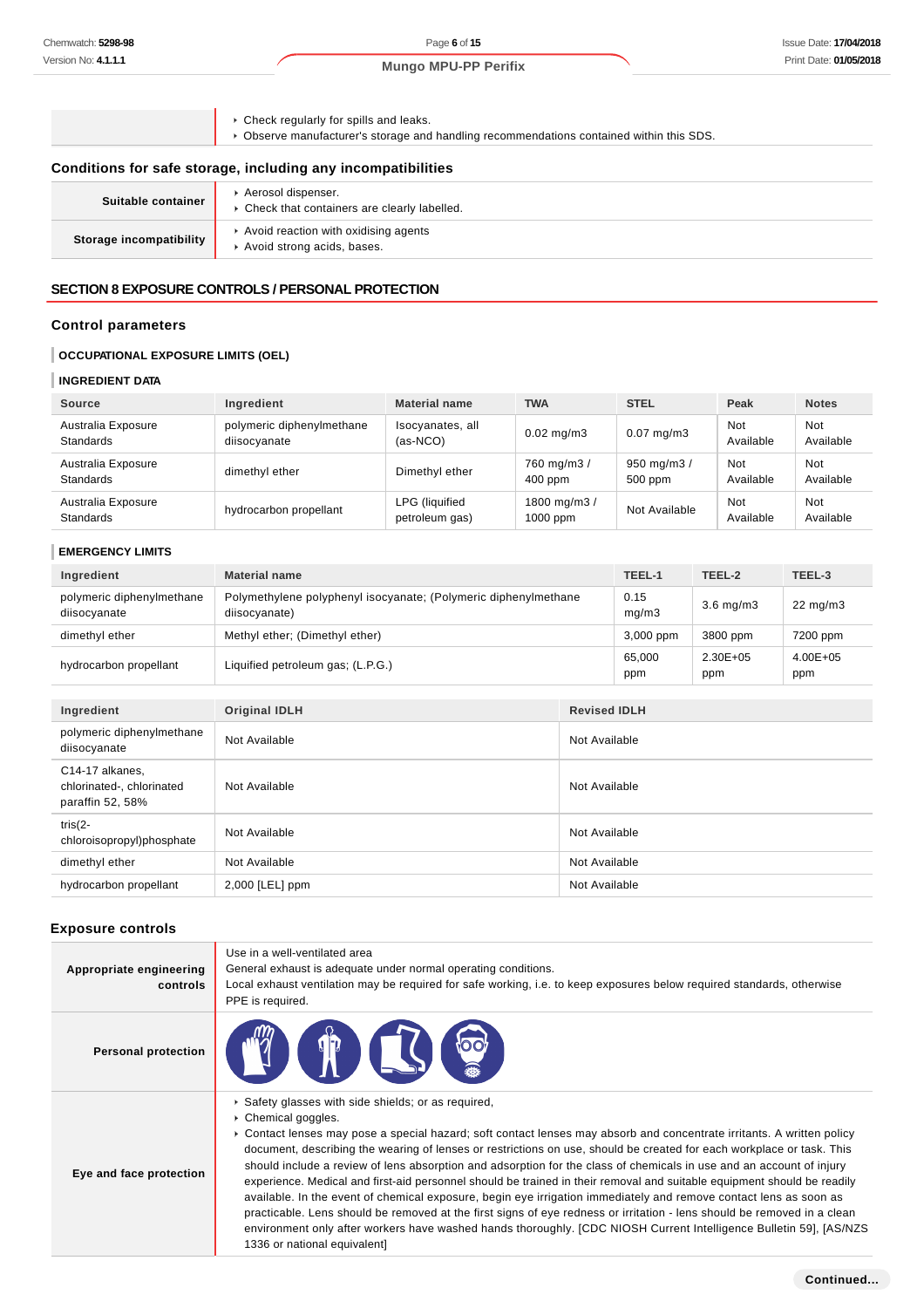| <b>Skin protection</b> | See Hand protection below                                                                                        |
|------------------------|------------------------------------------------------------------------------------------------------------------|
| Hands/feet protection  | ▶ Wear chemical protective gloves, e.g. PVC.<br>▶ Wear safety footwear or safety gumboots, e.g. Rubber           |
| <b>Body protection</b> | See Other protection below                                                                                       |
| Other protection       | • Overalls.<br>▶ P.V.C. apron.<br>▶ Barrier cream.<br>▶ Skin cleansing cream.<br>$\triangleright$ Eye wash unit. |

#### **Respiratory protection**

Type AX-P Filter of sufficient capacity. (AS/NZS 1716 & 1715, EN 143:2000 & 149:2001, ANSI Z88 or national equivalent)

#### **SECTION 9 PHYSICAL AND CHEMICAL PROPERTIES**

#### **Information on basic physical and chemical properties**

**Appearance** Supplied as an aerosol pack. Contents under **PRESSURE**. Contains highly flammable hydrocarbon propellant. |Liquid with characteristic odour; does not mix with water. **Physical state** Liquid **Relative density (Water = 1)** Not Available **Odour** Not Available **Partition coefficient n-octanol / water** Not Available **Odour threshold** Not Available **Auto-ignition temperature (°C)** 199 **pH (as supplied)** Not Applicable **Decomposition temperature** Not Available

|                                                 |               | temperature                                |                |
|-------------------------------------------------|---------------|--------------------------------------------|----------------|
| Melting point / freezing<br>point $(^{\circ}C)$ | Not Available | Viscosity (cSt)                            | Not Available  |
| Initial boiling point and<br>boiling range (°C) | Not Available | Molecular weight (g/mol)                   | Not Applicable |
| Flash point $(^{\circ}C)$                       | Not Available | <b>Taste</b>                               | Not Available  |
| <b>Evaporation rate</b>                         | Not Available | <b>Explosive properties</b>                | Not Available  |
| <b>Flammability</b>                             | Not Available | <b>Oxidising properties</b>                | Not Available  |
| <b>Upper Explosive Limit</b><br>$(\%)$          | 18.6          | <b>Surface Tension (dyn/cm</b><br>or mN/m) | Not Available  |
| <b>Lower Explosive Limit</b><br>$(\%)$          | 3.0           | <b>Volatile Component</b><br>(%vol)        | Not Available  |
| Vapour pressure (kPa)                           | Not Available | Gas group                                  | Not Available  |
| Solubility in water (g/L)                       | Immiscible    | pH as a solution (1%)                      | Not Applicable |
| Vapour density (Air = 1)                        | >1            | VOC <sub>g</sub> /L                        | 18.1%          |

#### **SECTION 10 STABILITY AND REACTIVITY**

| Reactivity                                 | See section 7                                                                                                                      |
|--------------------------------------------|------------------------------------------------------------------------------------------------------------------------------------|
| <b>Chemical stability</b>                  | Elevated temperatures.<br>▶ Presence of open flame.<br>▶ Product is considered stable.<br>Hazardous polymerisation will not occur. |
| Possibility of hazardous<br>reactions      | See section 7                                                                                                                      |
| <b>Conditions to avoid</b>                 | See section 7                                                                                                                      |
| Incompatible materials                     | See section 7                                                                                                                      |
| <b>Hazardous</b><br>decomposition products | See section 5                                                                                                                      |

## **SECTION 11 TOXICOLOGICAL INFORMATION**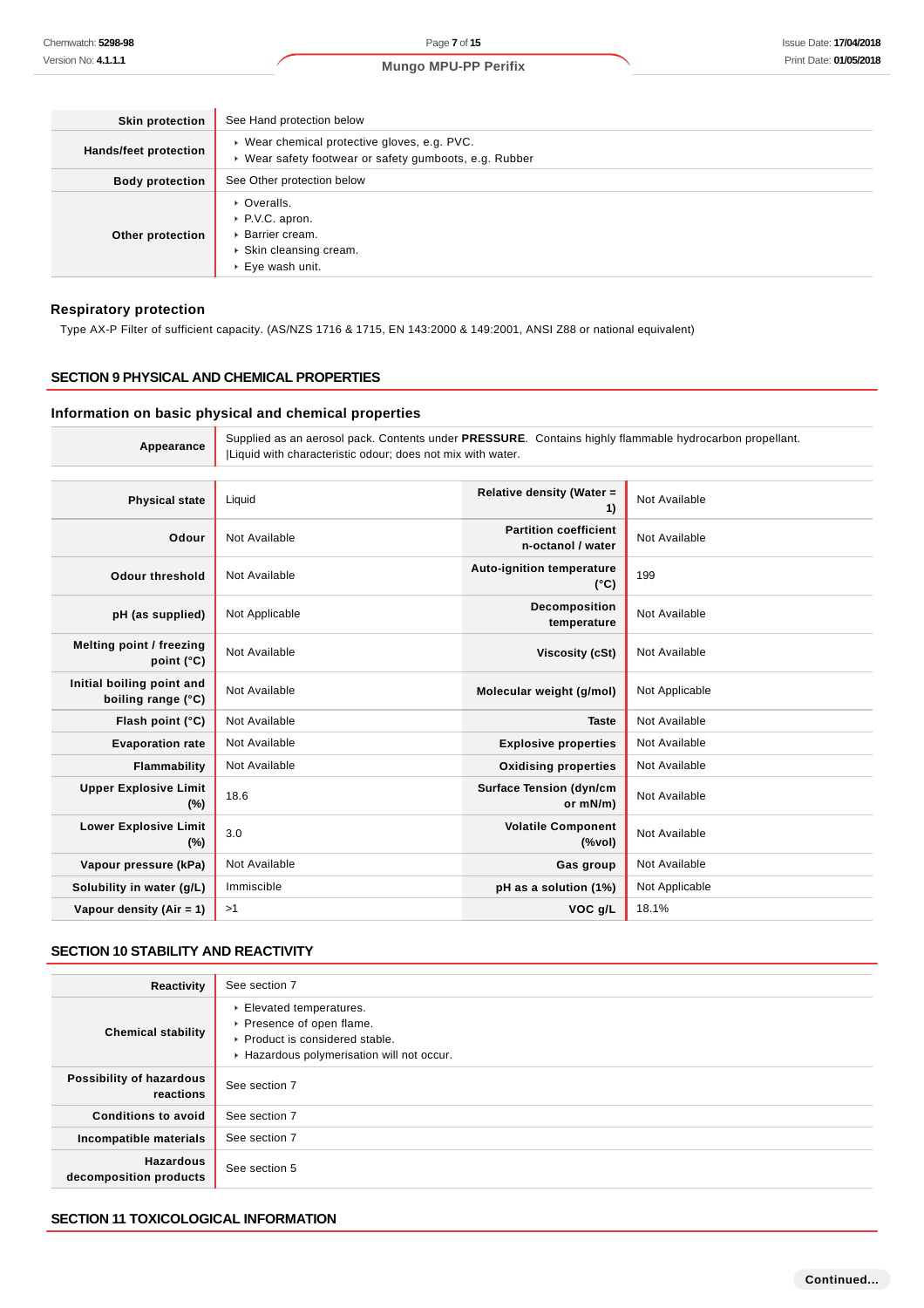# **Information on toxicological effects**

| <b>Inhaled</b>      | Inhalation of high concentrations of gas/vapour causes lung irritation with coughing and nausea, central nervous<br>depression with headache and dizziness, slowing of reflexes, fatigue and inco-ordination.<br>WARNING: Intentional misuse by concentrating/inhaling contents may be lethal.<br>The vapour/mist may be highly irritating to the upper respiratory tract and lungs; the response may be severe enough to<br>produce bronchitis and pulmonary oedema. Possible neurological symptoms arising from isocyanate exposure include<br>headache, insomnia, euphoria, ataxia, anxiety neurosis, depression and paranoia. Gastrointestinal disturbances are<br>characterised by nausea and vomiting. Pulmonary sensitisation may produce asthmatic reactions ranging from minor<br>breathing difficulties to severe allergic attacks; this may occur following a single acute exposure or may develop without<br>warning for several hours after exposure. Sensitized people can react to very low doses, and should not be allowed to<br>work in situations allowing exposure to this material. Continued exposure of sensitised persons may lead to possible long<br>term respiratory impairment.<br>Inhalation hazard is increased at higher temperatures. |
|---------------------|-----------------------------------------------------------------------------------------------------------------------------------------------------------------------------------------------------------------------------------------------------------------------------------------------------------------------------------------------------------------------------------------------------------------------------------------------------------------------------------------------------------------------------------------------------------------------------------------------------------------------------------------------------------------------------------------------------------------------------------------------------------------------------------------------------------------------------------------------------------------------------------------------------------------------------------------------------------------------------------------------------------------------------------------------------------------------------------------------------------------------------------------------------------------------------------------------------------------------------------------------------------------------|
| Ingestion           | Not normally a hazard due to physical form of product.<br>Accidental ingestion of the material may be damaging to the health of the individual.<br>Ingestion may result in nausea, abdominal irritation, pain and vomiting                                                                                                                                                                                                                                                                                                                                                                                                                                                                                                                                                                                                                                                                                                                                                                                                                                                                                                                                                                                                                                            |
| <b>Skin Contact</b> | This material can cause inflammation of the skin on contact in some persons.                                                                                                                                                                                                                                                                                                                                                                                                                                                                                                                                                                                                                                                                                                                                                                                                                                                                                                                                                                                                                                                                                                                                                                                          |
| Eye                 | This material can cause eye irritation and damage in some persons.                                                                                                                                                                                                                                                                                                                                                                                                                                                                                                                                                                                                                                                                                                                                                                                                                                                                                                                                                                                                                                                                                                                                                                                                    |
| Chronic             | There has been concern that this material can cause cancer or mutations, but there is not enough data to make an<br>assessment.<br>Skin contact with the material is more likely to cause a sensitisation reaction in some persons compared to the general<br>population.<br>Harmful: danger of serious damage to health by prolonged exposure through inhalation.<br>This material can cause serious damage if one is exposed to it for long periods. It can be assumed that it contains a<br>substance which can produce severe defects.<br>Persons with a history of asthma or other respiratory problems or are known to be sensitised, should not be engaged in<br>any work involving the handling of isocyanates. [CCTRADE-Bayer, APMF]<br>Isocyanate vapours are irritating to the airways and can cause their inflammation, with wheezing, gasping, severe<br>distress, even loss of consciousness and fluid in the lungs. Nervous system symptoms that may occur include<br>headache, sleep disturbance, euphoria, inco-ordination, anxiety, depression and paranoia.                                                                                                                                                                                        |

| <b>Mungo MPU-PP Perifix</b>                   | <b>TOXICITY</b>                                                                                                                                                                                                                 | <b>IRRITATION</b>             |
|-----------------------------------------------|---------------------------------------------------------------------------------------------------------------------------------------------------------------------------------------------------------------------------------|-------------------------------|
|                                               | Not Available                                                                                                                                                                                                                   | Not Available                 |
|                                               | <b>TOXICITY</b>                                                                                                                                                                                                                 | <b>IRRITATION</b>             |
| polymeric                                     | Dermal (rabbit) LD50: >9400 mg/kg <sup>[2]</sup>                                                                                                                                                                                | Eye (rabbit): 100 mg - mild   |
| diphenylmethane<br>diisocyanate               | Inhalation (rat) LC50: 0.49 mg/l/4h <sup>[2]</sup>                                                                                                                                                                              |                               |
|                                               | Oral (rat) LD50: 43000 mg/kg <sup>[2]</sup>                                                                                                                                                                                     |                               |
| C14-17 alkanes,                               | <b>TOXICITY</b>                                                                                                                                                                                                                 | <b>IRRITATION</b>             |
| chlorinated-, chlorinated<br>paraffin 52, 58% | Oral (rat) LD50: >4000 mg/kg <sup>[1]</sup>                                                                                                                                                                                     | Not Available                 |
|                                               | <b>TOXICITY</b>                                                                                                                                                                                                                 | <b>IRRITATION</b>             |
| $tris(2-$                                     | dermal (rat) LD50: >1.29 mg/kg[1]                                                                                                                                                                                               | Eye (rabbit): non-irritating* |
| chloroisopropyl)phosphate                     | Inhalation (rat) LC50: >7 mg/l4 $h^{[1]}$                                                                                                                                                                                       | Skin (rabbit): mild (24 h):   |
|                                               | Oral (rat) LD50: >500 mg/kg <sup>[1]</sup>                                                                                                                                                                                      |                               |
|                                               | <b>TOXICITY</b>                                                                                                                                                                                                                 | <b>IRRITATION</b>             |
| dimethyl ether                                | Inhalation (rat) LC50: 309 mg/l/4H[2]                                                                                                                                                                                           | Not Available                 |
|                                               | <b>TOXICITY</b>                                                                                                                                                                                                                 | <b>IRRITATION</b>             |
| hydrocarbon propellant                        | Inhalation (rat) LC50: 84.684 mg/l15 min <sup>[1]</sup>                                                                                                                                                                         | Not Available                 |
|                                               | Inhalation (rat) LC50: 90.171125 mg/l15 min <sup>[1]</sup>                                                                                                                                                                      |                               |
| Legend:                                       | 1. Value obtained from Europe ECHA Registered Substances - Acute toxicity 2.* Value obtained from manufacturer's SDS.<br>Unless otherwise specified data extracted from RTECS - Register of Toxic Effect of chemical Substances |                               |

| POLYMERIC DIPHENYLMETHANE | The following information refers to contact allergens as a group and may not be specific to this product.<br>Contact allergies quickly manifest themselves as contact eczema, more rarely as urticaria or Quincke's oedema. |
|---------------------------|-----------------------------------------------------------------------------------------------------------------------------------------------------------------------------------------------------------------------------|
|                           |                                                                                                                                                                                                                             |
| <b>DIISOCYANATE</b>       | The pathogenesis of contact eczema involves a cell-mediated (T lymphocytes) immune reaction of the delayed                                                                                                                  |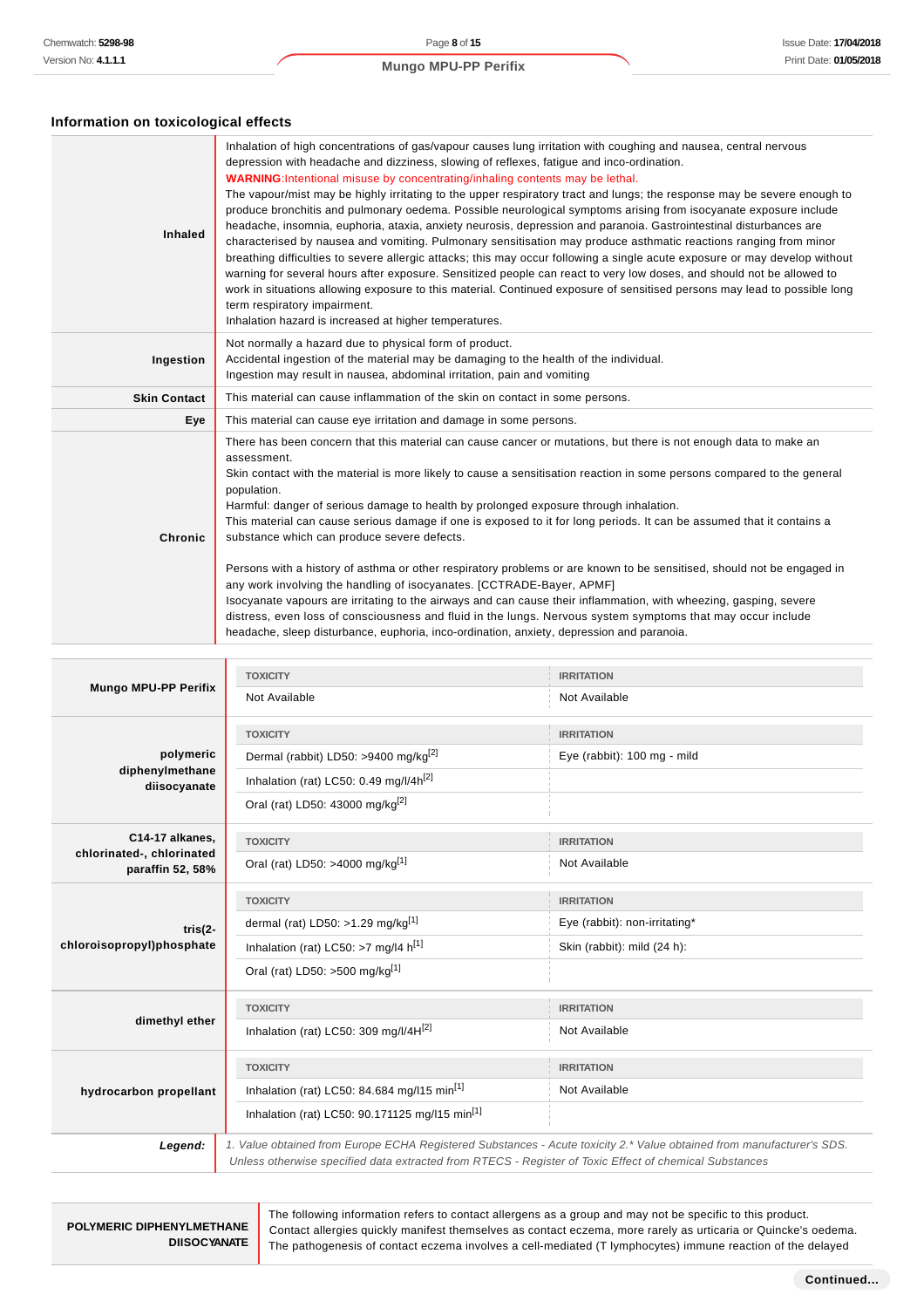|                                                                                | type. Other allergic skin reactions, e.g. contact urticaria, involve antibody-mediated immune reactions. The<br>significance of the contact allergen is not simply determined by its sensitisation potential: the distribution of the<br>substance and the opportunities for contact with it are equally important. A weakly sensitising substance which is<br>widely distributed can be a more important allergen than one with stronger sensitising potential with which few<br>individuals come into contact. From a clinical point of view, substances are noteworthy if they produce an allergic<br>test reaction in more than 1% of the persons tested.<br>Asthma-like symptoms may continue for months or even years after exposure to the material ends. This may be<br>due to a non-allergic condition known as reactive airways dysfunction syndrome (RADS) which can occur after<br>exposure to high levels of highly irritating compound. Main criteria for diagnosing RADS include the absence of<br>previous airways disease in a non-atopic individual, with sudden onset of persistent asthma-like symptoms within<br>minutes to hours of a documented exposure to the irritant. Other criteria for diagnosis of RADS include a<br>reversible airflow pattern on lung function tests, moderate to severe bronchial hyperreactivity on methacholine<br>challenge testing, and the lack of minimal lymphocytic inflammation, without eosinophilia. RADS (or asthma)<br>following an irritating inhalation is an infrequent disorder with rates related to the concentration of and duration of<br>exposure to the irritating substance. On the other hand, industrial bronchitis is a disorder that occurs as a result of<br>exposure due to high concentrations of irritating substance (often particles) and is completely reversible after<br>exposure ceases. The disorder is characterized by difficulty breathing, cough and mucus production.<br>Allergic reactions involving the respiratory tract are usually due to interactions between IgE antibodies and<br>allergens and occur rapidly. Allergic potential of the allergen and period of exposure often determine the severity<br>of symptoms. Some people may be genetically more prone than others, and exposure to other irritants may<br>aggravate symptoms. Allergy causing activity is due to interactions with proteins.<br>Attention should be paid to atopic diathesis, characterised by increased susceptibility to nasal inflammation,<br>asthma and eczema.<br>Exogenous allergic alveolitis is induced essentially by allergen specific immune-complexes of the IgG type;<br>cell-mediated reactions (T lymphocytes) may be involved. Such allergy is of the delayed type with onset up to<br>four hours following exposure.<br>Isocyanate vapours are irritating to the airways and can cause their inflammation, with wheezing, gasping, severe<br>distress, even loss of consciousness and fluid in the lungs. Nervous system symptoms that may occur include<br>headache, sleep disturbance, euphoria, inco-ordination, anxiety, depression and paranoia.<br>The material may produce moderate eye irritation leading to inflammation. Repeated or prolonged exposure to<br>irritants may produce conjunctivitis.<br>Aromatic and aliphatic diisocyanates may cause airway toxicity and skin sensitization. Monomers and<br>prepolymers exhibit similar respiratory effect. Of the several members of diisocyanates tested on experimental<br>animals by inhalation and oral exposure, some caused cancer while others produced a harmless outcome. This<br>group of compounds has therefore been classified as cancer-causing.<br>The substance is classified by IARC as Group 3:<br><b>NOT</b> classifiable as to its carcinogenicity to humans.<br>Evidence of carcinogenicity may be inadequate or limited in animal testing. |
|--------------------------------------------------------------------------------|--------------------------------------------------------------------------------------------------------------------------------------------------------------------------------------------------------------------------------------------------------------------------------------------------------------------------------------------------------------------------------------------------------------------------------------------------------------------------------------------------------------------------------------------------------------------------------------------------------------------------------------------------------------------------------------------------------------------------------------------------------------------------------------------------------------------------------------------------------------------------------------------------------------------------------------------------------------------------------------------------------------------------------------------------------------------------------------------------------------------------------------------------------------------------------------------------------------------------------------------------------------------------------------------------------------------------------------------------------------------------------------------------------------------------------------------------------------------------------------------------------------------------------------------------------------------------------------------------------------------------------------------------------------------------------------------------------------------------------------------------------------------------------------------------------------------------------------------------------------------------------------------------------------------------------------------------------------------------------------------------------------------------------------------------------------------------------------------------------------------------------------------------------------------------------------------------------------------------------------------------------------------------------------------------------------------------------------------------------------------------------------------------------------------------------------------------------------------------------------------------------------------------------------------------------------------------------------------------------------------------------------------------------------------------------------------------------------------------------------------------------------------------------------------------------------------------------------------------------------------------------------------------------------------------------------------------------------------------------------------------------------------------------------------------------------------------------------------------------------------------------------------------------------------------------------------------------------------------------------------------------------------------------------------------------------------------------------------------------------------------------------------------------------------------------------------------------------------------------------------------------------------------------------------------------------------------------------------------------------------------------------------------------------------------------------------------------------------------------------------------------------------------------------------------------------------------------------------------------------------------------------------------------------------------------|
| C14-17 ALKANES,<br><b>CHLORINATED-, CHLORINATED</b><br><b>PARAFFIN 52, 58%</b> | product<br>C12, 60% Chlorinated paraffin is classified by IARC as possibly causing cancer in humans. In experimental<br>animals, oral exposure to its C12, 59% variant plus corn oil produced tumour and early infant death.<br>High molecular weight liquid chloroparaffins are considered to be practically non-harmful. Special consideration<br>should be given to solid grades of the material (eg Cereclor 70) because of relatively high levels of carbon<br>tetrachloride remaining as a residual reactant. Vapours are readily absorbed through intact skin, requiring additional<br>precautions in handling.<br>Lifetime studies have been carried out with two grades of chlorinated paraffins. A short-chain grade with 58%<br>chlorine caused tumours in rats and mice. Male mice exposed to long-chain grades with 40% chlorine showed an<br>excess of tumours at one site. It has been shown that the mechanisms by which short-term paraffins cause<br>tumours are specific to rodents and may not have relevance to human health. Furthermore, chlorinated paraffins<br>have been shown to non-genotoxic.<br>The Regulatory regime in various countries differs with respected to chlorinated paraffins.<br>In the USA, the short-chain (C12), 58% chlorine product has been classified and labelled as a carcinogen.<br>In Germany the MAK Commission has classified most chlorinated paraffins as Category IIIB (suspect<br>carcinogens). They are not however included in the list of substances (TRGS 905) required to be labelled.<br>All EU Member States are required to classify short chain chlorinated paraffins as Category 3 carcinogens.                                                                                                                                                                                                                                                                                                                                                                                                                                                                                                                                                                                                                                                                                                                                                                                                                                                                                                                                                                                                                                                                                                                                                                                                                                                                                                                                                                                                                                                                                                                                                                                                                                                                                                                                                                                                                                                                                                                                                                                                                                                                                                                                                                                                                                                         |
| TRIS(2-<br>CHLOROISOPROPYL)PHOSPHATE                                           | Non-chlorinated triphosphates have varying chemical, physical, toxicological and environmental properties.<br>Blooming has been identified as a source of potential exposure (human and environmental) to triphosphate<br>plasticisers / flame retardants. Blooming is the movement of an ingredient in rubber or plastic to the outer surface<br>after curing. Blooming is quickened by increased temperature, and triphosphates are known to bloom from car<br>interior plastics, TVs and computer monitors.<br>These substances are absorbed to various organs, particularly the liver and kidney but also the brain. Excretion is<br>rapid and mainly in the urine. Animal testing shows that they have low to moderate acute toxicity, and do not<br>significantly irritate the skin and eye. TCEP has caused convulsions, brain lesions and impaired performance in<br>animal testing. These substances have not been found to cause developmental toxicity or birth defects, but may<br>reduce fertility. Data suggests that they do not cause mutations.<br>Animal testing suggests that these substances, in particular TCEP, TDCPP and TDCiPP, can all cause tumours in<br>various organs, including cancers. At high doses, they may also cause immunotoxicity.<br>For tris(2-chloro-1-methylethyl)phosphate (TCPP)<br>The flame retardant product supplied in the EU, marketed as TCPP, is actually a reaction mixture containing four                                                                                                                                                                                                                                                                                                                                                                                                                                                                                                                                                                                                                                                                                                                                                                                                                                                                                                                                                                                                                                                                                                                                                                                                                                                                                                                                                                                                                                                                                                                                                                                                                                                                                                                                                                                                                                                                                                                                                                                                                                                                                                                                                                                                                                                                                                                                                                                                                                                                             |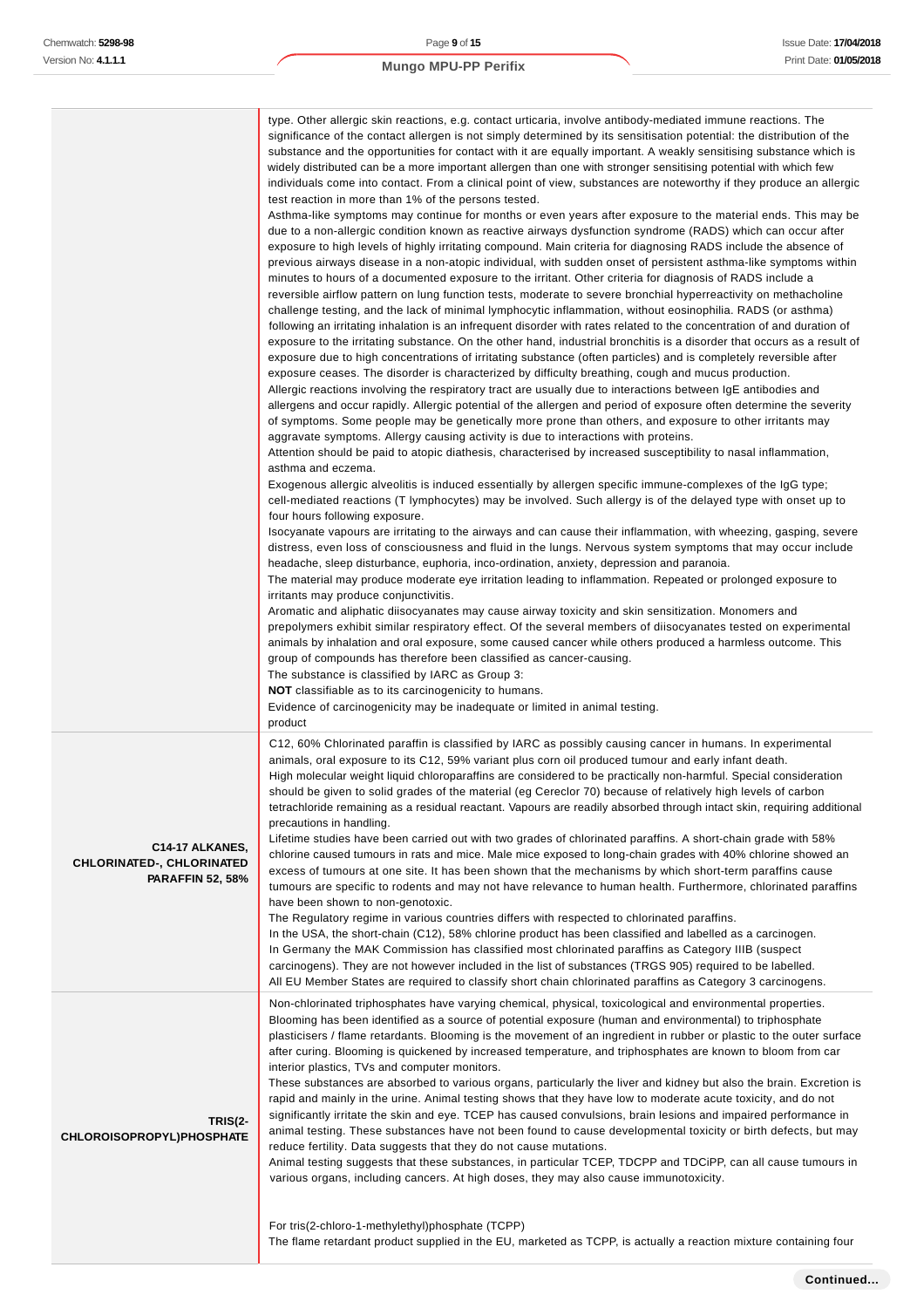isomers. The individual isomers in this reaction mixture are not separated or marketed. The individual components are never produced as such. These data are true for TCPP produced by all EU manufacturers. The other isomers in the mixture include bis(1-chloro-2-propyl)-2-chloropropyl phosphate (CAS 76025-08-6); bis(2-chloropropyl)-1 chloro-2-propyl phosphate (CAS 76649-15-5) and tris(2-chloropropyl) phosphate (CAS 6145-73-9). The assumption is made that all isomers have identical properties in respect of risk assessment. The assumption is justified in part by the fact that they exhibit very similar chromatographic properties, even under conditions optimised to separate them. Predicted physicochemical properties differ to only a small extent.

Chlorinated alkyl phosphate esters (particularly TCPP) were identified as possible substitutes for the fire retardant pentabromodiphenyl ether They appear to be relatively persistent substances, and there is some human health concern. Three substances in this group have been characterised to a degree and serve as a read across reference for TCPP. They include tris(2-chloroethyl)phosphate (TCEP, CAS 115-96-8), tris[2-(chloro-1-chloromethyl)ethyl]phosphate (TDCP, CAS 13674-87-8) and 2,2-bis(chloromethyl)trimethylene bis[bis(2 chloroethyl)phosphate] (V6, CAS 38051-10-4). Other flame retardants in this family, which do not appear as EU HPV (High Production Volume) substances, include tetrakis[2-(chloroethyl)ethylene)diphosphate (CAS 33125-86-9), tris (2,3-dichloro-1-propyl)phosphate (CAS 78-43-3, an isomer of TDCP))

**Acute toxicity:** The inhalation exposure studies in animals were somewhat equivocal and in general lacking in detailed information. One study yielded an LC50 of > 7 mg/L/4 hr. A limit test yielded an acute LC50 value of >4.6 mg/L/4h. No deaths occurred at this concentration. Toxic signs observed in this study, and in 2 further poorly reported studies, included mild lethargy, matted fur, acute bodyweight depression and convulsions. From the studies, it appears that TCPP is more toxic when administered whole body as aerosol than by nose-only exposure. This suggests that some of the systemic toxicity observed when TCPP is administered whole body may result from dermal or oral uptake, rather than inhalation. Therefore, it is concluded that TCPP is of low toxicity via the inhalation route.

Studies in rats indicated that TCPP is of moderate toxicity via the oral route of exposure, with LD50 values from the better quality studies ranging from 632 mg/kg up to 4200 mg/kg, with the majority of values determined to be <2000 mg/kg. Common clinical and macroscopic signs of toxicity observed on nearly all studies included depression, ataxia, hunched posture, lethargy, laboured respiration, increased salivation, partially closed eyelids, body tremors, pilo-erection, ptosis, haemorrhagic lungs and dark liver and/or kidneys. A NOAEL of 200 mg/kg can be identified for acute oral toxicity. This is taken from a 1996 study, in which no clinical signs of toxicity were observed in animals dosed with 200 mg/kg TCPP. Based on the results of the acute oral studies, TCPP should be classified with R22, harmful if swallowed.

In a delayed neurotoxicity study conducted in hens, TCPP showed moderate toxicity. The principle effects were reduced mean body weight and food consumption, feather loss and cessation of laying. There was no evidence of inhibited plasma acetylcholinesterase or brain neurotoxic esterase enzyme levels. Therefore, there is no concern for acute delayed neurotoxicity for TCPP.

Studies in rats and rabbits indicated that TCPP is of low toxicity via the dermal route of exposure with LD50 values of >2000mg/kg.

There is an extensive database in animals, indicating that TCPP is non-irritant in the rabbit eye and skin. The lack of any substantial skin or eye irritation and the lack of irritation observed in the acute inhalation studies suggest that TCPP would be unlikely to produce significant respiratory tract irritation.

Evidence from a guinea pig study as well as from a local lymph node assay, indicates that TCPP does not possess significant skin sensitisation potential. No information is available on the respiratory sensitisation potential of TCPP.

**Repeat dose toxicity:** A study is available in which male and female rats were fed diets containing TCPP for 13 weeks at concentrations corresponding to mean substance intake values of up to 1349 mg/kg/day and 1745 mg/kg/day for males and females respectively. This study indicated the liver and thyroid to be the main target organs affected by TCPP. Effects observed included statistically significant increases in absolute and relative liver weights in males at all doses and females at the two highest doses, periportal hepatocyte swelling in high dose groups and mild thyroid follicular cell hyperplasia in males at all doses and females at the highest dose.Based on the increase in both absolute and relative liver weights, accompanied by mild thyroid follicular cell hyperplasia observed in males of all dose groups, a LOAEL of 52 mg/kg/day is derived and taken forward to risk characterisation. This LOAEL is taken forward in preference to the NOAEL which was identified in a 4-week study in which rats were dosed with TCPP at concentrations of 0, 10, 100 and 1000 mg/kg/day, as it was derived from a study of longer duration. The 4-week study also showed the liver as the target organ, with increased liver weight changes observed in the high dose groups, accompanied by hepatocyte hypertrophy in all high-dose males and one mid-dose male and changes in ALAT activity in high-dose animals.

A two-week study in which rats were fed diets of TCPP at concentrations corresponding to mean substance intake values of up to 1636 mg/kg/day for males and 1517 mg/kg/day for females showed no major clinical signs of toxicity. There was a significant reduction in weight gain and food consumption in high dose males during week 2, but there were no other significant findings.

In a 2-generation reproductive toxicity study in which rats were fed TCPP in the diet over two successive generations, the low-dose of 99 mg/kg for females is considered to be the LOAEL for parental toxicity. This is based on decreased body weight and food consumption seen in mid and high dose parental animals and the effects on uterus weight seen in all dosed animals. For males, a NOAEL of approximately 85 mg/kg is derived for parental toxicity, based on decreased body weights, food consumption and organ weight changes observed at mid and high dose groups.

No data are available on inhalation and dermal repeated dose toxicity.

Genotoxicity: The mutagenic potential of TCPP has been well investigated *in vitro*. Evidence from several bacterial mutagenicity studies shows that TCPP is not a bacterial cell mutagen. TCPP was also shown to be non-mutagenic in fungi. In mammalian cell studies, TCPP did not induce forward mutations at the TK locus in L5178Y mouse lymphoma cells in one study, but in a second study, the result was considered equivocal (in the presence of rat liver S9 fraction). A confirmatory mouse lymphoma was conducted in accordance with the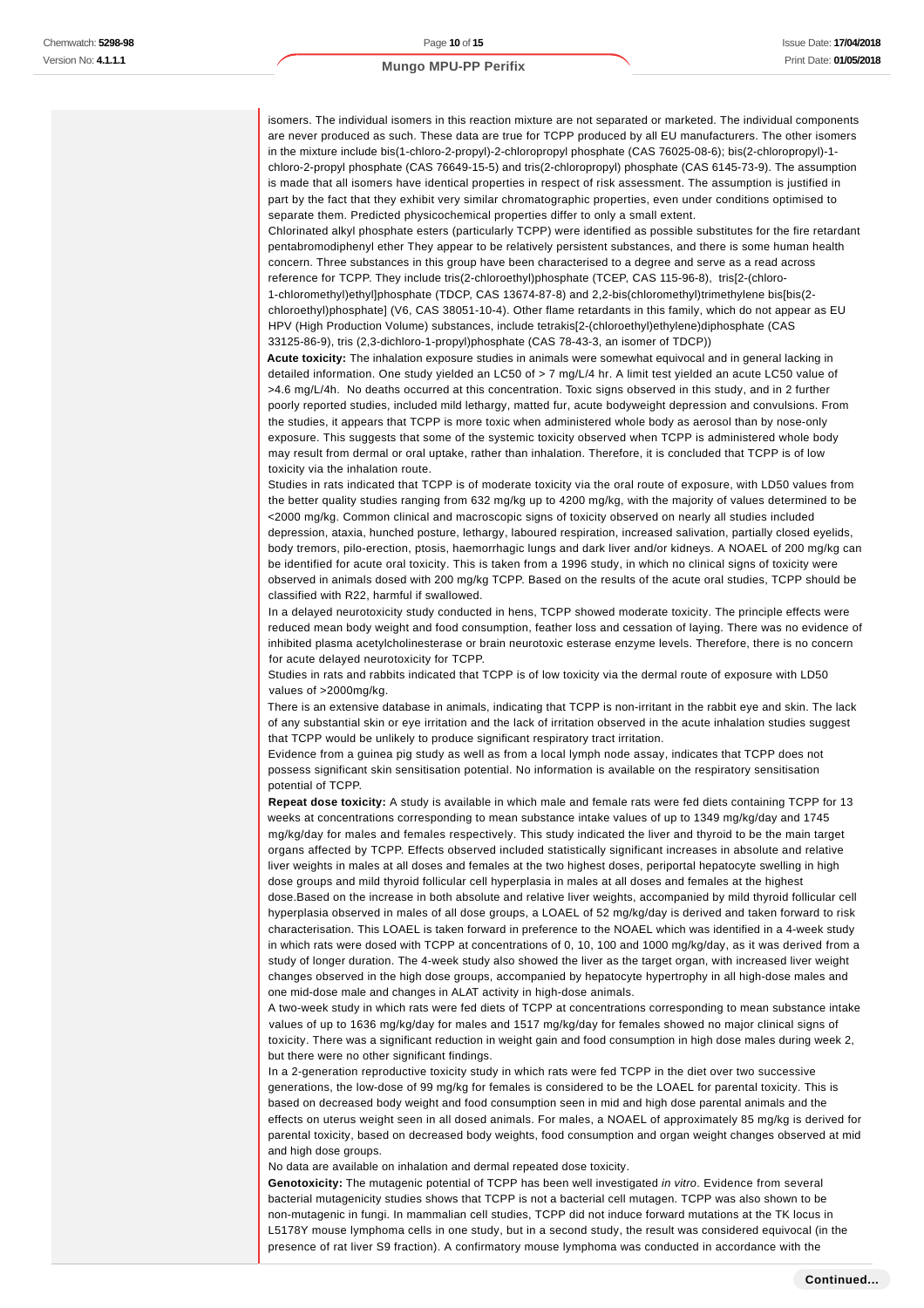ï

## **Mungo MPU-PP Perifix**

| <b>HYDROCARBON PROPELLANT</b> | No significant acute toxicological data identified in literature search.<br>inhalation of the gas                                                                                                                                                                                                                                                                                                                                                                                                                                                                                                                                                                                                                                                                                                                                                                                                                                                                                                                                                                                                                                                                                                                                                                                                                                                                                                                                                                                                                                                                                                                                                                                                                                                                                                                                                                                                                                                                                                                                                                                                                                                                                                                                                                                                                                                                                                                                                                                                                                                                                                                                                                                                                                                                                                                                                                                                                                                                                                                                                                                                                                                                                                                                                                                                                                                                                                                                                                                                                                                                                                                                                                                                                                                                                                                                                                                                                                                                                                                                                                                                                                                                  |
|-------------------------------|--------------------------------------------------------------------------------------------------------------------------------------------------------------------------------------------------------------------------------------------------------------------------------------------------------------------------------------------------------------------------------------------------------------------------------------------------------------------------------------------------------------------------------------------------------------------------------------------------------------------------------------------------------------------------------------------------------------------------------------------------------------------------------------------------------------------------------------------------------------------------------------------------------------------------------------------------------------------------------------------------------------------------------------------------------------------------------------------------------------------------------------------------------------------------------------------------------------------------------------------------------------------------------------------------------------------------------------------------------------------------------------------------------------------------------------------------------------------------------------------------------------------------------------------------------------------------------------------------------------------------------------------------------------------------------------------------------------------------------------------------------------------------------------------------------------------------------------------------------------------------------------------------------------------------------------------------------------------------------------------------------------------------------------------------------------------------------------------------------------------------------------------------------------------------------------------------------------------------------------------------------------------------------------------------------------------------------------------------------------------------------------------------------------------------------------------------------------------------------------------------------------------------------------------------------------------------------------------------------------------------------------------------------------------------------------------------------------------------------------------------------------------------------------------------------------------------------------------------------------------------------------------------------------------------------------------------------------------------------------------------------------------------------------------------------------------------------------------------------------------------------------------------------------------------------------------------------------------------------------------------------------------------------------------------------------------------------------------------------------------------------------------------------------------------------------------------------------------------------------------------------------------------------------------------------------------------------------------------------------------------------------------------------------------------------------------------------------------------------------------------------------------------------------------------------------------------------------------------------------------------------------------------------------------------------------------------------------------------------------------------------------------------------------------------------------------------------------------------------------------------------------------------------------------|
|                               | vivo, TCPP was not clastogenic in a mouse bone marrow micronucleus test. TCPP did not induce an increase in<br>chromosomal aberrations in a rat bone marrow cytogenetics assay. In order to further investigate the potential for<br>TCPP to induce DNA damage, an in vivo Comet assay in the rat liver was conducted. The liver was chosen for<br>comet analysis as TCPP caused an increased mutation frequency in the mouse lymphoma assay in the presence<br>of S9 and also induced liver enlargement in repeat dose studies. Under the conditions of this study, TCPP did not<br>induce DNA damage in the liver of rats treated with either 750 or 1500 mg/kg TCPP.<br>Overall, it is considered that TCPP is not genotoxic in vivo.<br><b>Carcinogenicity:</b> TCPP is structurally similar to two other chlorinated alkyl phosphate esters, TDCP (tris<br>[2-chloro-1-(chloromethyl)ethyl] phosphate) and TCEP (tris (2-chloroethyl) phosphate). TDCP and TCEP are<br>non-genotoxic carcinogens, in vivo, and have agreed classifications of Carc Cat 3 R40. Based on the available<br>repeat dose toxicity data for TCPP, supported by a qualitative read-across from TDCP and TCEP, there is a<br>potential concern for carcinogenicity for TCPP by a nongenotoxic mechanism. No quantitative read-across can be<br>performed since there are no insights into an underlying mode of action for TCEP and TDCP which would make a<br>prediction on a relatively potency of TCPP possible. Therefore, as a reasonable worst case approach, a risk<br>characterisation will be carried out for this end-point.<br>It is proposed that the effects observed in the 90-day study for TCPP are taken as a starting point for risk<br>characterisation. If these effects were to progress to cancer, they would do so by a non-genotoxic mechanism.<br>Therefore, it is proposed that the LOAEL of 52 mg/kg/day, identified from the 90-day study with TCPP, should be<br>used as a basis for risk characterisation of the carcinogenicity endpoint.<br>Reproductive toxicity: In a two-generation reproductive toxicity study with TCPP, there were no treatment related<br>effects in pre-coital time, mating index, female fecundity index, male and female fertility index, duration of<br>gestation and post-implantation loss. There was no effect on sperm parameters at necropsy. In females, the<br>length of the longest oestrus cycle and the mean number of cycles per animal were statistically significantly<br>increased in high dose animals of both generations. A decrease in uterus weight was observed in all dosed<br>females in F0 and in high dose females in F1. Effects were also noted on pituitary weights, significant in high<br>dose females of both generations. A LOAEL of 99 mg/kg is derived for effects on fertility. This is based on<br>effects on the effect on uterus weight seen in all dosed females in F0 and high dose females in F1.<br>Developmental toxicity: From the same study, a LOAEL of 99 mg/kg is derived for developmental toxicity. This<br>is based on a treatment related effect on the number of runts observed in all TCPP-treated groups of the F0<br>generation.<br>In a separate study, no treatment-related effects on foetal mortality, implantation number,<br>resorption or foetal weight were observed following treatment of pregnant dams with TCPP. Cervical ribs and<br>missing 13th ribs were noted at a low incidence in all treatment groups, but not in the control group. However, as a<br>specific rib count undertaken in the 2-generation study did not reveal an increase in this effect, it is concluded<br>that this is not toxicologically significant. Weaning rate and rearing condition were unaffected by treatment and<br>there was no evidence of any abnormality<br>Alkyl esters of phosphoric acid exhibit a low to moderate acute toxicity and metabolised. From studies done on<br>mice, they are not likely to cause gene damage or affect reproduction. However, 2-ethylhexanoic acid produced<br>an effect on newborn rats at high doses to the pregnant female. |

| <b>Acute Toxicity</b>                       | $\checkmark$ | Carcinogenicity                           | $\checkmark$                    |
|---------------------------------------------|--------------|-------------------------------------------|---------------------------------|
| <b>Skin Irritation/Corrosion</b>            | $\checkmark$ | Reproductivity                            | ∾                               |
| <b>Serious Eye</b><br>Damage/Irritation     | $\checkmark$ | <b>STOT - Single Exposure</b>             | $\checkmark$                    |
| <b>Respiratory or Skin</b><br>sensitisation | $\checkmark$ | <b>STOT - Repeated</b><br><b>Exposure</b> |                                 |
| <b>Mutagenicity</b>                         | $\circ$      | <b>Aspiration Hazard</b>                  | $\scriptstyle\circlearrowright$ |

Legend:  $\mathsf{X}$  - Data available but does not fill the criteria for classification

- $\blacktriangleright$  Data available to make classification
- $\bigcirc$  Data Not Available to make classification

# **SECTION 12 ECOLOGICAL INFORMATION**

# **Toxicity**

|                                 | <b>TEST DURATION (HR)</b><br><b>ENDPOINT</b> | <b>SPECIES</b> | <b>VALUE</b><br><b>SOURCE</b>               |
|---------------------------------|----------------------------------------------|----------------|---------------------------------------------|
| <b>Mungo MPU-PP Perifix</b>     | <b>Not</b><br>Not Available<br>Available     | Not Available  | <b>Not</b><br>Not<br>Available<br>Available |
| polymeric                       | <b>ENDPOINT</b><br><b>TEST DURATION (HR)</b> | <b>SPECIES</b> | <b>VALUE</b><br><b>SOURCE</b>               |
| diphenylmethane<br>diisocyanate | Not<br>Not Available<br>Available            | Not Available  | Not<br>Not<br>Available<br>Available        |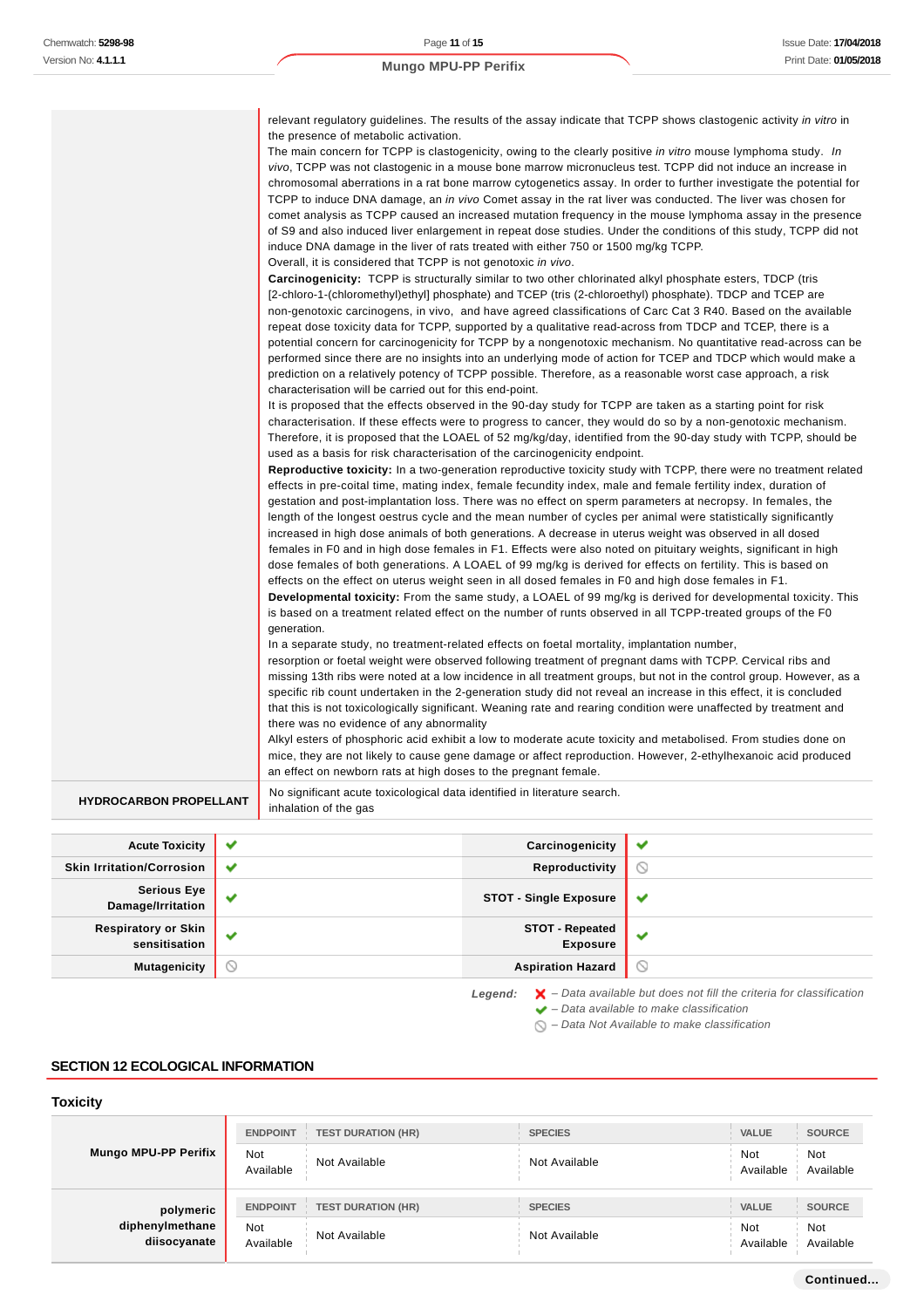| C14-17 alkanes.                      | <b>ENDPOINT</b>                                                                                                                                                                                                                                                            | <b>TEST DURATION (HR)</b> | <b>SPECIES</b>                | <b>VALUE</b>            | <b>SOURCE</b>           |
|--------------------------------------|----------------------------------------------------------------------------------------------------------------------------------------------------------------------------------------------------------------------------------------------------------------------------|---------------------------|-------------------------------|-------------------------|-------------------------|
| chlorinated-, chlorinated            | EC50                                                                                                                                                                                                                                                                       | 48                        | Crustacea                     | 0.0059mg/L              | 2                       |
| paraffin 52, 58%                     | <b>NOEC</b>                                                                                                                                                                                                                                                                | 504                       | Crustacea                     | $0.01$ mg/L             | 2                       |
|                                      | <b>ENDPOINT</b>                                                                                                                                                                                                                                                            | <b>TEST DURATION (HR)</b> | <b>SPECIES</b>                | <b>VALUE</b>            | <b>SOURCE</b>           |
|                                      | <b>LC50</b>                                                                                                                                                                                                                                                                | 96                        | Fish                          | $=31.6$ mg/L            | $\mathbf{1}$            |
| tris(2-<br>chloroisopropyl)phosphate | EC50                                                                                                                                                                                                                                                                       | 48                        | Crustacea                     | $=63$ mg/L              | 1                       |
|                                      | EC50                                                                                                                                                                                                                                                                       | 96                        | Algae or other aquatic plants | $=4mg/L$                | 1                       |
|                                      | <b>NOEC</b>                                                                                                                                                                                                                                                                | 96                        | Algae or other aquatic plants | 6mg/L                   | 1                       |
|                                      | <b>ENDPOINT</b>                                                                                                                                                                                                                                                            | <b>TEST DURATION (HR)</b> | <b>SPECIES</b>                | <b>VALUE</b>            | <b>SOURCE</b>           |
|                                      | <b>LC50</b>                                                                                                                                                                                                                                                                | 96                        | Fish                          | >4100.0mg/L             | 2                       |
| dimethyl ether                       | EC50                                                                                                                                                                                                                                                                       | 48                        | Crustacea                     | >4400.0mg/L             | 2                       |
|                                      | <b>NOEC</b>                                                                                                                                                                                                                                                                | 48                        | Crustacea                     | >4000mg/L               | $\mathbf{1}$            |
|                                      | <b>ENDPOINT</b>                                                                                                                                                                                                                                                            | <b>TEST DURATION (HR)</b> | <b>SPECIES</b>                | <b>VALUE</b>            | <b>SOURCE</b>           |
| hydrocarbon propellant               | <b>Not</b><br>Available                                                                                                                                                                                                                                                    | Not Available             | Not Available                 | <b>Not</b><br>Available | <b>Not</b><br>Available |
| Legend:                              | Extracted from 1. IUCLID Toxicity Data 2. Europe ECHA Registered Substances - Ecotoxicological Information - Aquatic                                                                                                                                                       |                           |                               |                         |                         |
|                                      | Toxicity 3. EPIWIN Suite V3.12 (QSAR) - Aquatic Toxicity Data (Estimated) 4. US EPA, Ecotox database - Aquatic Toxicity<br>Data 5. ECETOC Aquatic Hazard Assessment Data 6. NITE (Japan) - Bioconcentration Data 7. METI (Japan) -<br>Bioconcentration Data 8. Vendor Data |                           |                               |                         |                         |

Harmful to aquatic organisms, may cause long-term adverse effects in the aquatic environment. **DO NOT** discharge into sewer or waterways.

#### **Persistence and degradability**

| Ingredient                               | Persistence: Water/Soil | <b>Persistence: Air</b> |
|------------------------------------------|-------------------------|-------------------------|
| tris $(2 -$<br>chloroisopropyl)phosphate | <b>HIGH</b>             | <b>HIGH</b>             |
| dimethyl ether                           | ∟OW                     | LOW                     |

## **Bioaccumulative potential**

| Ingredient                               | <b>Bioaccumulation</b> |  |
|------------------------------------------|------------------------|--|
| tris $(2 -$<br>chloroisopropyl)phosphate | LOW (BCF = $4.6$ )     |  |
| dimethyl ether                           | LOW (LogKOW = $0.1$ )  |  |

## **Mobility in soil**

| Ingredient                               | <b>Mobility</b>      |
|------------------------------------------|----------------------|
| tris $(2 -$<br>chloroisopropyl)phosphate | LOW (KOC = 1278)     |
| dimethyl ether                           | $HIGH (KOC = 1.292)$ |

# **SECTION 13 DISPOSAL CONSIDERATIONS**

#### **Waste treatment methods**

| <b>Product / Packaging</b><br>disposal | Consult State Land Waste Management Authority for disposal.<br>Discharge contents of damaged aerosol cans at an approved site.<br>Allow small quantities to evaporate.<br>DO NOT incinerate or puncture aerosol cans.<br>Bury residues and emptied aerosol cans at an approved site. |
|----------------------------------------|--------------------------------------------------------------------------------------------------------------------------------------------------------------------------------------------------------------------------------------------------------------------------------------|
|----------------------------------------|--------------------------------------------------------------------------------------------------------------------------------------------------------------------------------------------------------------------------------------------------------------------------------------|

#### **SECTION 14 TRANSPORT INFORMATION**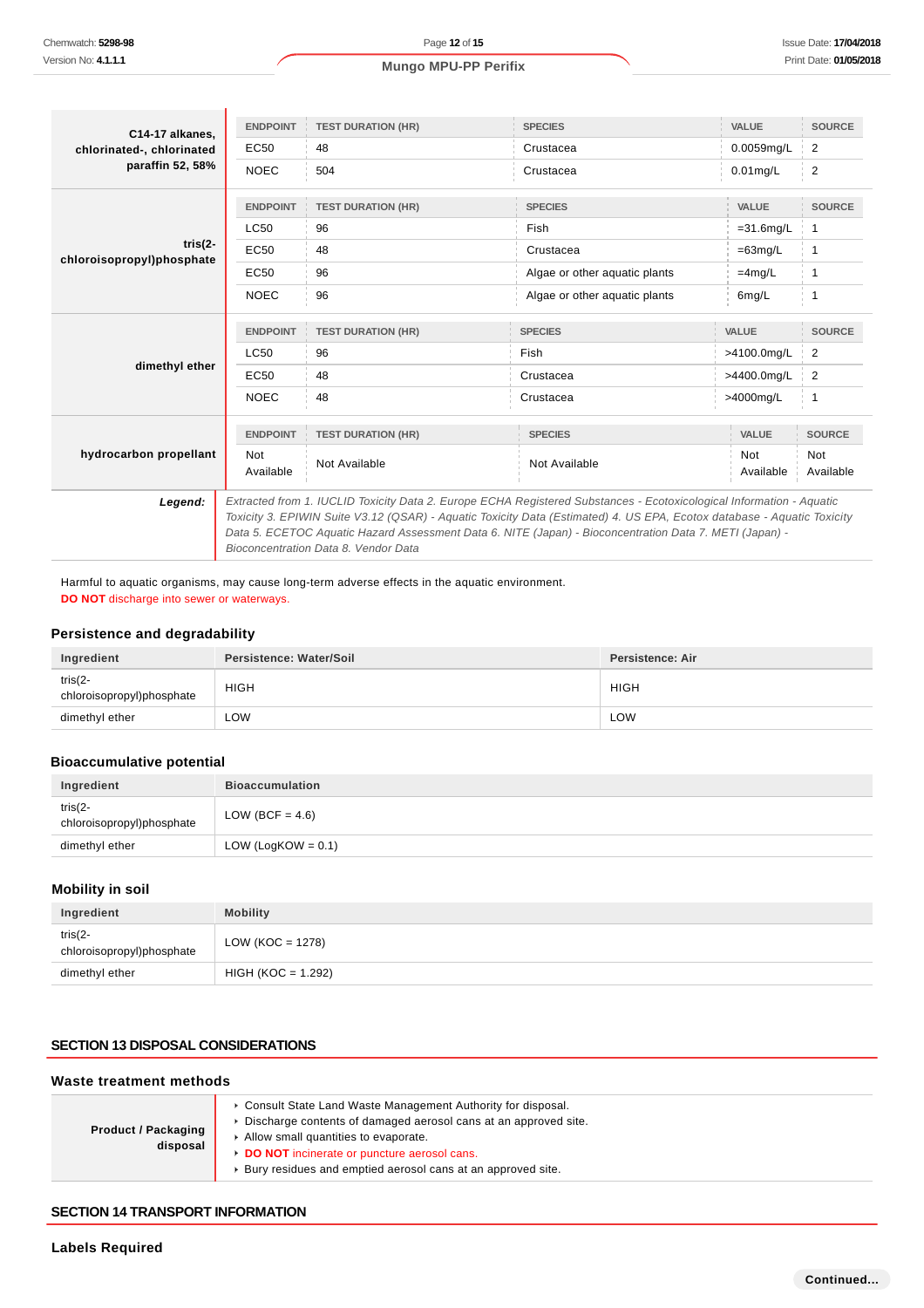| Marine Pollutant NO |    |
|---------------------|----|
| <b>HAZCHEM</b>      | 2Y |

# **Land transport (ADG)**

| <b>UN number</b>                     | 1950                                                                   |  |
|--------------------------------------|------------------------------------------------------------------------|--|
| <b>UN proper shipping</b><br>name    | <b>AEROSOLS</b>                                                        |  |
| <b>Transport hazard</b><br>class(es) | Class<br>2.1<br>Subrisk<br>Not Applicable                              |  |
| Packing group                        | Not Applicable                                                         |  |
| <b>Environmental hazard</b>          | Not Applicable                                                         |  |
| Special precautions for<br>user      | Special provisions<br>63 190 277 327 344<br>Limited quantity<br>1000ml |  |

# **Air transport (ICAO-IATA / DGR)**

| <b>UN number</b>                     | 1950                                                             |                                          |                                   |  |
|--------------------------------------|------------------------------------------------------------------|------------------------------------------|-----------------------------------|--|
| UN proper shipping<br>name           | Aerosols, flammable; Aerosols, flammable (engine starting fluid) |                                          |                                   |  |
| <b>Transport hazard</b><br>class(es) | <b>ICAO/IATA Class</b><br>ICAO / IATA Subrisk<br><b>ERG Code</b> | 2.1<br>Not Applicable<br>10 <sub>L</sub> |                                   |  |
| Packing group                        | Not Applicable                                                   |                                          |                                   |  |
| <b>Environmental hazard</b>          | Not Applicable                                                   |                                          |                                   |  |
| Special precautions for<br>user      | Special provisions                                               |                                          | A145 A167 A802; A1 A145 A167 A802 |  |
|                                      | Cargo Only Packing Instructions                                  |                                          | 203                               |  |
|                                      | Cargo Only Maximum Qty / Pack                                    |                                          | 150 kg                            |  |
|                                      | Passenger and Cargo Packing Instructions                         |                                          | 203; Forbidden                    |  |
|                                      | Passenger and Cargo Maximum Qty / Pack                           |                                          | 75 kg; Forbidden                  |  |
|                                      | Passenger and Cargo Limited Quantity Packing Instructions        |                                          | Y203; Forbidden                   |  |
|                                      | Passenger and Cargo Limited Maximum Qty / Pack                   |                                          | 30 kg G; Forbidden                |  |

# **Sea transport (IMDG-Code / GGVSee)**

| <b>UN number</b>                     | 1950                                                                 |                                                    |  |
|--------------------------------------|----------------------------------------------------------------------|----------------------------------------------------|--|
| UN proper shipping<br>name           | <b>AEROSOLS</b>                                                      |                                                    |  |
| <b>Transport hazard</b><br>class(es) | <b>IMDG Class</b><br>2.1<br><b>IMDG Subrisk</b><br>Not Applicable    |                                                    |  |
| Packing group                        | Not Applicable                                                       |                                                    |  |
| <b>Environmental hazard</b>          | Not Applicable                                                       |                                                    |  |
| Special precautions for<br>user      | <b>EMS Number</b><br>Special provisions<br><b>Limited Quantities</b> | $F-D, S-U$<br>63 190 277 327 344 381 959<br>1000ml |  |

# **Transport in bulk according to Annex II of MARPOL and the IBC code**

Not Applicable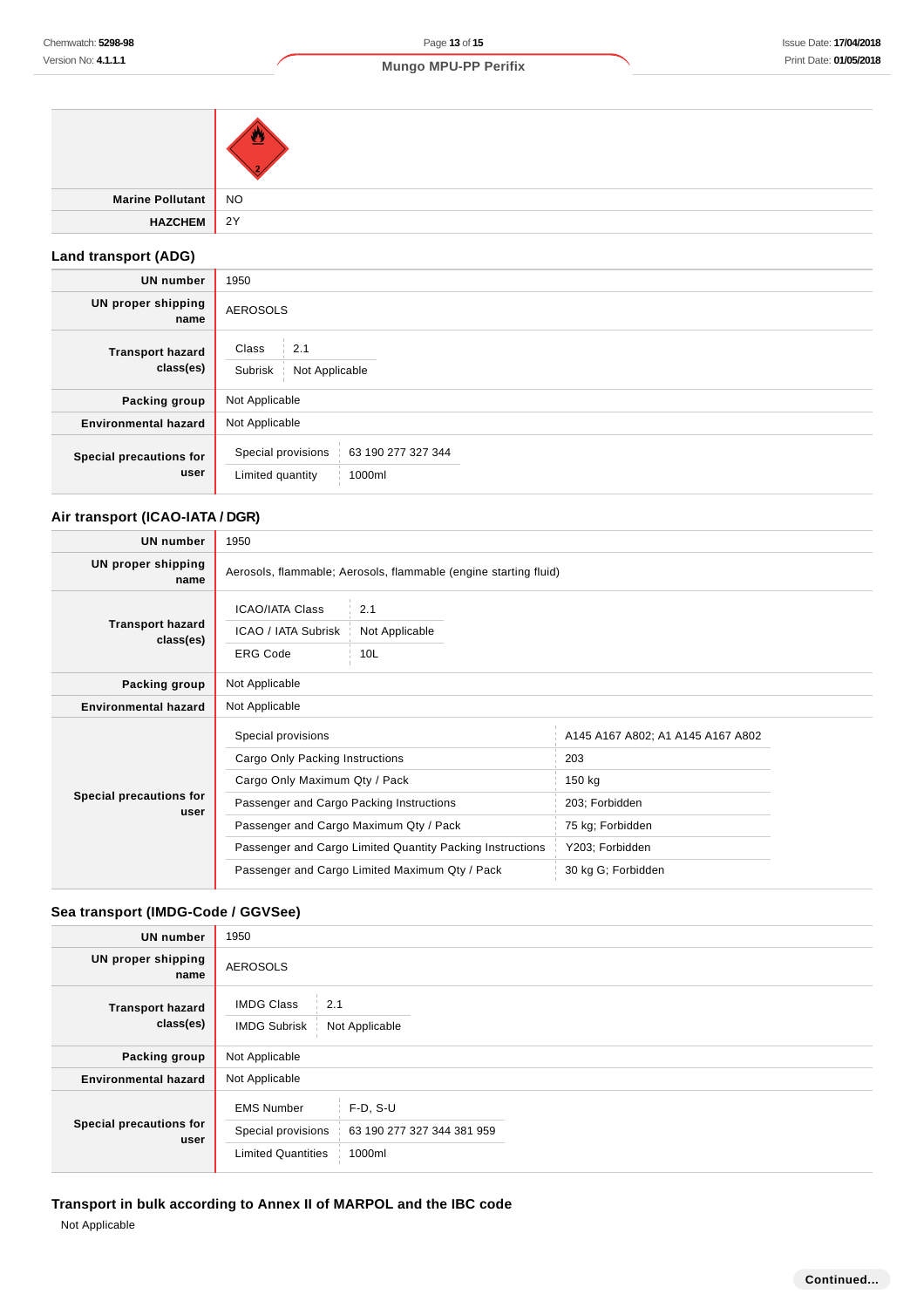## **SECTION 15 REGULATORY INFORMATION**

|                                                                                                         | Safety, health and environmental regulations / legislation specific for the substance or mixture                                                                                     |                                                                                                                                 |
|---------------------------------------------------------------------------------------------------------|--------------------------------------------------------------------------------------------------------------------------------------------------------------------------------------|---------------------------------------------------------------------------------------------------------------------------------|
|                                                                                                         | POLYMERIC DIPHENYLMETHANE DIISOCYANATE(9016-87-9) IS FOUND ON THE FOLLOWING REGULATORY LISTS                                                                                         |                                                                                                                                 |
| Australia Exposure Standards                                                                            |                                                                                                                                                                                      | Australia Standard for the Uniform Scheduling of Medicines and Poisons                                                          |
| Australia Hazardous Chemical Information System (HCIS) - Hazardous<br>Chemicals                         |                                                                                                                                                                                      | (SUSMP) - Appendix F (Part 3)<br>Australia Standard for the Uniform Scheduling of Medicines and Poisons<br>(SUSMP) - Schedule 6 |
| Australia Inventory of Chemical Substances (AICS)                                                       |                                                                                                                                                                                      |                                                                                                                                 |
| Australia Standard for the Uniform Scheduling of Medicines and Poisons<br>(SUSMP) - Appendix E (Part 2) |                                                                                                                                                                                      | Australia Work Health and Safety Regulations 2016 - Hazardous chemicals<br>(other than lead) requiring health monitoring        |
|                                                                                                         |                                                                                                                                                                                      | International Agency for Research on Cancer (IARC) - Agents Classified<br>by the IARC Monographs                                |
|                                                                                                         |                                                                                                                                                                                      | C14-17 ALKANES, CHLORINATED-, CHLORINATED PARAFFIN 52, 58%(85535-85-9) IS FOUND ON THE FOLLOWING REGULATORY LISTS               |
| Chemicals                                                                                               | Australia Hazardous Chemical Information System (HCIS) - Hazardous                                                                                                                   | Australia Inventory of Chemical Substances (AICS)                                                                               |
|                                                                                                         | TRIS(2-CHLOROISOPROPYL)PHOSPHATE(13674-84-5) IS FOUND ON THE FOLLOWING REGULATORY LISTS                                                                                              |                                                                                                                                 |
| Australia Inventory of Chemical Substances (AICS)                                                       |                                                                                                                                                                                      |                                                                                                                                 |
|                                                                                                         | DIMETHYL ETHER(115-10-6) IS FOUND ON THE FOLLOWING REGULATORY LISTS                                                                                                                  |                                                                                                                                 |
| Australia Exposure Standards                                                                            |                                                                                                                                                                                      | Australia Standard for the Uniform Scheduling of Medicines and Poisons                                                          |
|                                                                                                         | Australia Hazardous Chemical Information System (HCIS) - Hazardous                                                                                                                   | (SUSMP) - Appendix B (Part 3)                                                                                                   |
| Chemicals<br>Australia Inventory of Chemical Substances (AICS)                                          |                                                                                                                                                                                      | Australia Standard for the Uniform Scheduling of Medicines and Poisons<br>(SUSMP) - Appendix E (Part 2)                         |
|                                                                                                         |                                                                                                                                                                                      | Australia Standard for the Uniform Scheduling of Medicines and Poisons<br>(SUSMP) - Schedule 5                                  |
|                                                                                                         | HYDROCARBON PROPELLANT(68476-85-7.) IS FOUND ON THE FOLLOWING REGULATORY LISTS                                                                                                       |                                                                                                                                 |
| Australia Exposure Standards                                                                            |                                                                                                                                                                                      | Australia Standard for the Uniform Scheduling of Medicines and Poisons                                                          |
|                                                                                                         | Australia Hazardous Chemical Information System (HCIS) - Hazardous                                                                                                                   | (SUSMP) - Appendix E (Part 2)                                                                                                   |
| Chemicals<br>Australia Inventory of Chemical Substances (AICS)                                          |                                                                                                                                                                                      | Australia Standard for the Uniform Scheduling of Medicines and Poisons<br>(SUSMP) - Schedule 5                                  |
| <b>National Inventory</b>                                                                               | <b>Status</b>                                                                                                                                                                        |                                                                                                                                 |
| Australia - AICS                                                                                        | Υ                                                                                                                                                                                    |                                                                                                                                 |
| Canada - DSL                                                                                            | Υ                                                                                                                                                                                    |                                                                                                                                 |
| Canada - NDSL                                                                                           | N (dimethyl ether; C14-17 alkanes, chlorinated-, chlorinated paraffin 52, 58%; hydrocarbon propellant; tris(2-<br>chloroisopropyl)phosphate; polymeric diphenylmethane diisocyanate) |                                                                                                                                 |
| China - IECSC                                                                                           | Y                                                                                                                                                                                    |                                                                                                                                 |
| Europe - EINEC / ELINCS /<br><b>NLP</b>                                                                 | N (polymeric diphenylmethane diisocyanate)                                                                                                                                           |                                                                                                                                 |
| Japan - ENCS                                                                                            | N (C14-17 alkanes, chlorinated-, chlorinated paraffin 52, 58%)                                                                                                                       |                                                                                                                                 |
| Korea - KECI                                                                                            | Υ                                                                                                                                                                                    |                                                                                                                                 |
| New Zealand - NZIoC                                                                                     | Υ                                                                                                                                                                                    |                                                                                                                                 |
| Philippines - PICCS                                                                                     | Υ                                                                                                                                                                                    |                                                                                                                                 |
| USA - TSCA                                                                                              | N (C14-17 alkanes, chlorinated-, chlorinated paraffin 52, 58%)                                                                                                                       |                                                                                                                                 |
| Legend:                                                                                                 | $Y = All$ ingredients are on the inventory<br>ingredients in brackets)                                                                                                               | N = Not determined or one or more ingredients are not on the inventory and are not exempt from listing(see specific             |

# **SECTION 16 OTHER INFORMATION**

| <b>Revision Date</b> | 17/04/2018                 |
|----------------------|----------------------------|
| <b>Initial Date</b>  | $^{\circ}$ 1/2018<br>15/04 |

## **Other information**

## **Ingredients with multiple cas numbers**

| mgrouionto with multiple eas numbers |      |
|--------------------------------------|------|
| Name                                 | ∍ No |